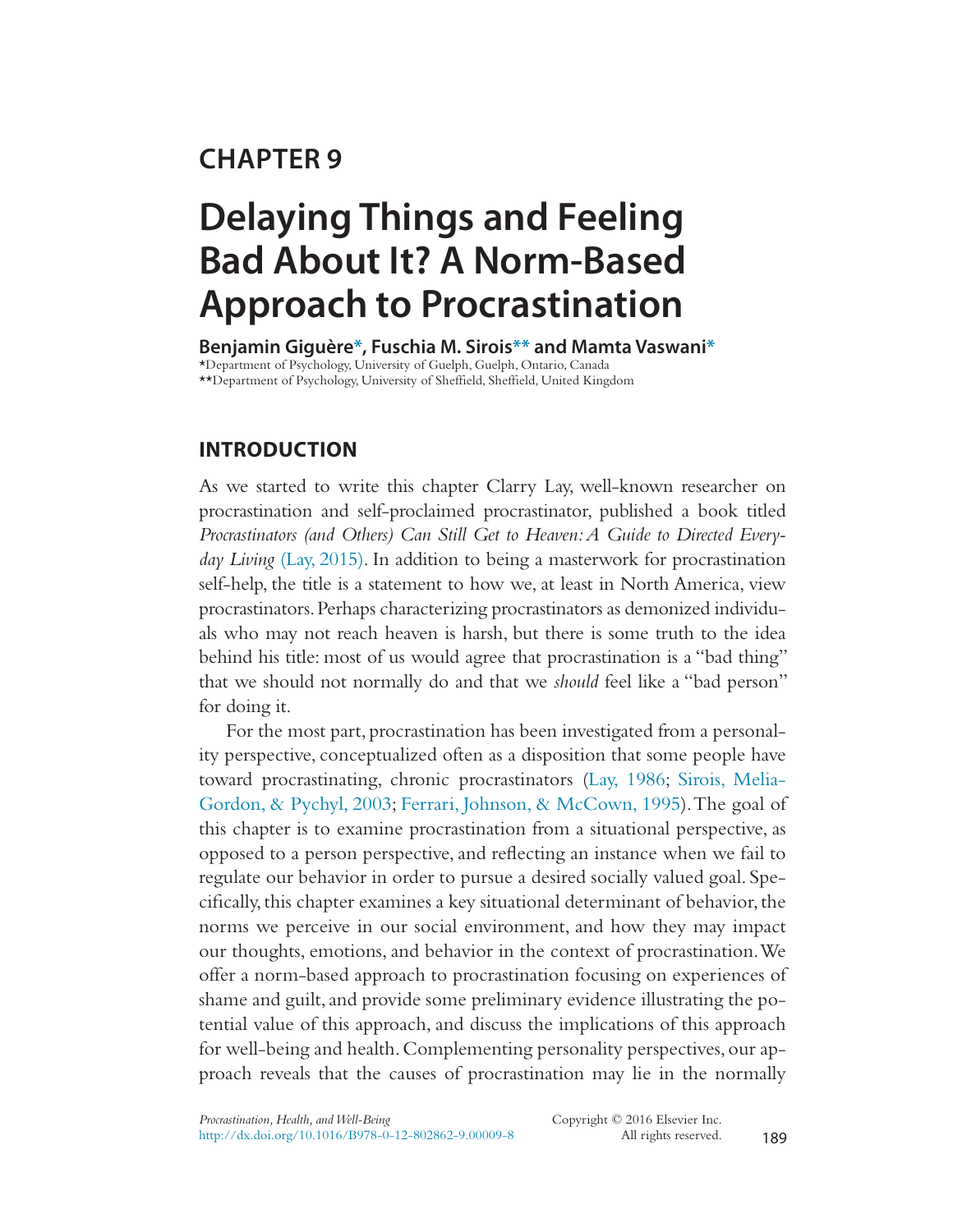occurring and functional influence of the social norms that individuals derive from their social environment. It further suggests that the robustness of procrastination habits to individual-level intervention may occur because social normative pressures counteract the effect of these interventions as soon as the person resumes their normal activities.

## **PROCRASTINATION AS SELFREGULATION FAILURE**

Humans have a unique ability to control their inner states, thoughts, and emotions in the pursuit of a valued goal within a given time frame. This ability to self-regulate allows people to meet goals that fulfill expectations shaped by social norms, which they have acquired through the socialization process. For example, Dave might start early September planning with his kids for their Halloween costumes. That would allow him time to visit stores, such as used-clothing stores and costume stores, early, before other parents, and select items that would be best suited for his kids' costumes. By the time Halloween comes along Dave would go trick-or-treating with his kids. His ability to fulfill normative expectations would transform into positive social cues, such as smiles and praises from the neighbors toward him and his kids as they trick-or-treat. With these praises Dave and his kids would experience positive social emotions, such as pride.

In an idealized world of self-regulation, never would we delay our commitments to valued tasks in order to do things that are easier or more fun. Unfortunately, in reality, most, if not all of us, will on some occasions fail at self-regulating our inner states, thoughts, and emotions, and delay the pursuit of an intended goal. Social norms provide a crucial source of information that help to signal such failures of self-regulation. They help people assess what is normally expected for any given goal pursued, both in terms of requirements for the goal (e.g., what it should look like) and expected timeline (e.g., how long should this take). When we fail to meet these requirements and/or timelines, we transgress social norms. For example, Dave might put off planning for his kids' Halloween costumes until October 31st in the morning. By the time he gets an idea together, without the input of his kids, he heads to the stores to find them out of the more well-suited items for original costumes. Not having a plan ahead of time further delays him in getting his kids ready to go trick-or-treating, and once they are ready, the costumes are rather poorly put together. His failure to self-regulate to fulfill normative expectations will lead to negative social cues, such as frowns, a lack of praise by the neighbors, and an awkward experience for his kids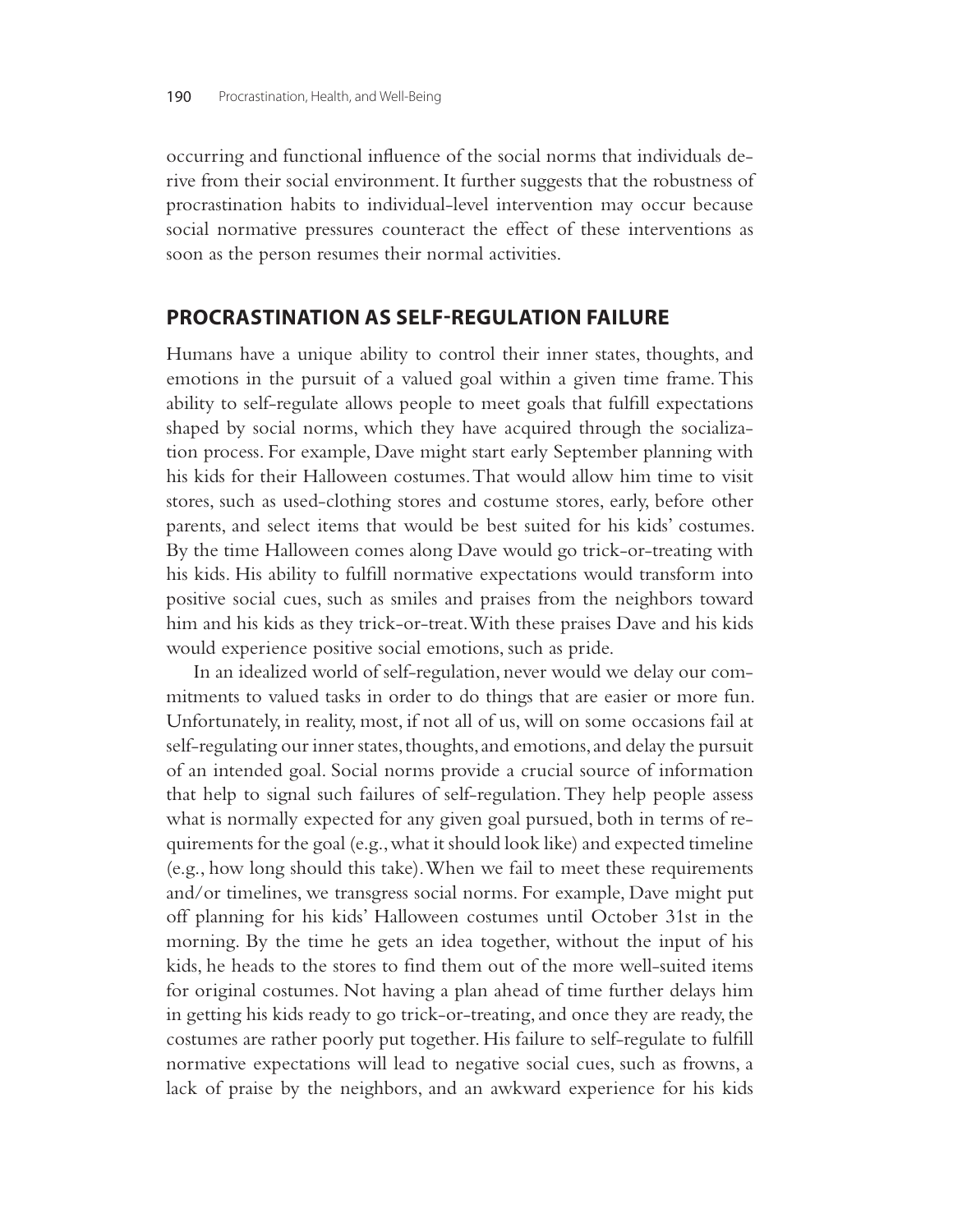who can perceive some disappointment in the faces of the neighbors as they open the door and see them in costumes that were put together at the last minute. Due to these social cues, Dave and his kids will not experience a rise in positive emotions commonly associated with trick-or-treating. Instead, they will most likely experience an aversive emotional state caused by the transgression of social norms, characterized by social emotions such shame and guilt, which have important implications for well-being, especially when experienced repeatedly (Tangney & Dearing, 2002). For example, proneness to experience shame is linked to depression and increased problematic coping behaviors, such as alcohol consumption.

At the root of these instances of self-regulation failures is a focus on regulating immediate affect; seeking pleasure now, typically at a later cost (see Sirois & Pychyl, 2013; Tice & Bratslavsky, 2000). Dave may be avoiding the effort needed to get his children to participate in planning their costumes at the end of a long hard day at work by doing a host of activities that are easier or more fun, from watching hockey on TV to spending time playing with his kids by building a pillow fort. As with other forms of self-regulation failures, a key component of procrastination then is an inthe-moment failure to focus on the long-term benefits, and instead letting short-term needs guide behavior (Sirois & Pychyl, 2013). From this perspective, procrastination can be conceptualized as instances of *procrastinatory behavior*. This approach to procrastination is well suited to a social psychological perspective, which places emphasis on situational determinants of behaviors. Moreover, this approach may complement the more dominant personality-focused approach to understanding procrastination. Instead of asking "why is Dave a procrastinator?" the focus is on how sociocultural forces are shaping procrastinatory behavior and its cognitive, emotional, and behavioral outcomes. A situational perspective also makes it easier to think about sequences of situations, how one instance of procrastinatory behavior may motivate or demotivate future instances of procrastination and thus affect health and well-being.

#### **PROCRASTINATORY BEHAVIOR FROM A NORMS PERSPECTIVE**

Social norms are cognitive representations of what relevant others, often called a reference group, would typically think, feel, or do in a given situation, which people use as reference points to guide and assess their own thoughts, feelings, and behavior (Turner, 1991). Once acquired through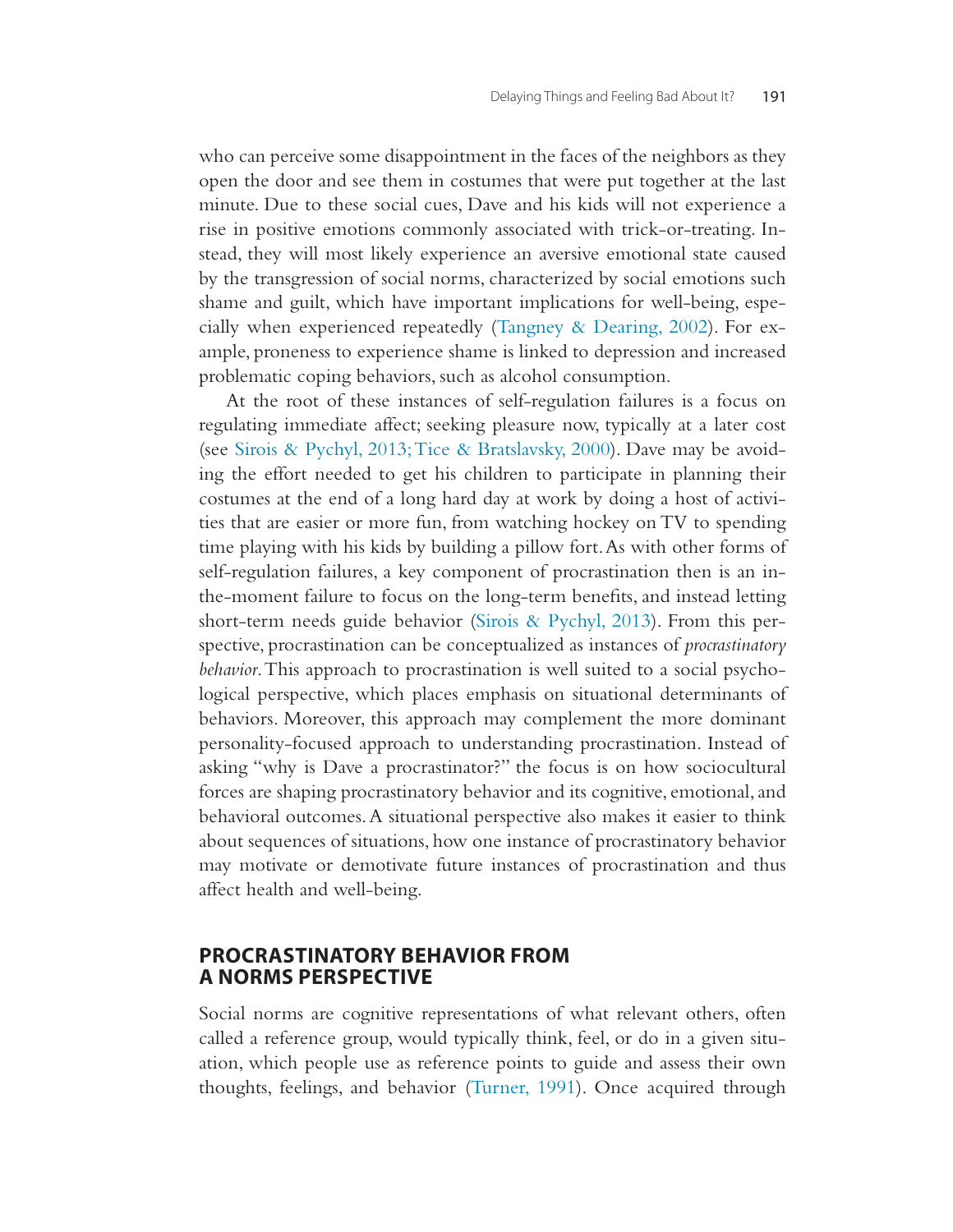social learning, the norms can be retrieved from memory automatically and influence our actions whether or not others are present (Aarts, Dijksterhuis, & Custers, 2003; Aarts & Dijksterhuis, 2003; Nolan, Schultz, Cialdini, Goldstein, & Griskevicius, 2008). By using the term "automatic," we mean that this process may occur without conscious intent and awareness; we do not mean that the influence of norms is uncontrollable or demands no attention (see Bargh, 1994; Jacobson, Mortensen, & Cialdini, 2011). Thus, social norms motivate the self-regulation of both private and public actions by informing individuals of what is likely to be either adaptive or problematic behavior in a given situation.

For the most part the influence of norms operates through social comparison (Cialdini, Kallgren, & Reno, 1991; Prentice, 2000). Instead of relying on an in-depth analysis to determine the goals that are best suited to our current circumstances, as well as the best-suited course of action and the optimal time to pursue them, we can simply turn to social norms, look at what we think others do or should do in similar situations and do the same thing. People go along with (observed or verbally communicated) normative ways of behaving because, in part, they rely on other people's behavior as a source of information to help them define social reality and act in an adaptive way (Cialdini & Trost, 1998; Turner, 1991).

Social norms will typically evolve in order to facilitate the interaction of individuals with others in social groups (Cialdini & Trost, 1998; Turner, 1991). Our ability to adhere to normative expectations is key to fulfilling our fundamental need to belong (Baumeister & Leary, 1995). Social affiliation and exclusion are assumed to play a central role in the motivational component of normative influence (Cialdini & Trost, 1998; Turner 1991). They can be associated with the actual presence of others, such as being congratulated by or receiving disparaging comments from another person. Social norms can also be associated with the imagined or implied presence of others, such as recalling being congratulated by or receiving disparaging comments from another person (Cialdini & Trost, 1998; Turner, 1991). Social norms can thus have a motivational impact on the actions of individuals through the actual, imagined, or implied presence of others. As other socially learned contingencies, these expectations can dynamically change as a function of situational demands and repeated experiences (Giguère, Vaswani, & Newby-Clark, 2015; Vaswani, Newby-Clark, & Giguère, 2015; see Prentice, 2000).

A dominant assumption, which can be traced to early social influence research (cf, Deutsch & Gerard, 1955), is that people learn that adherence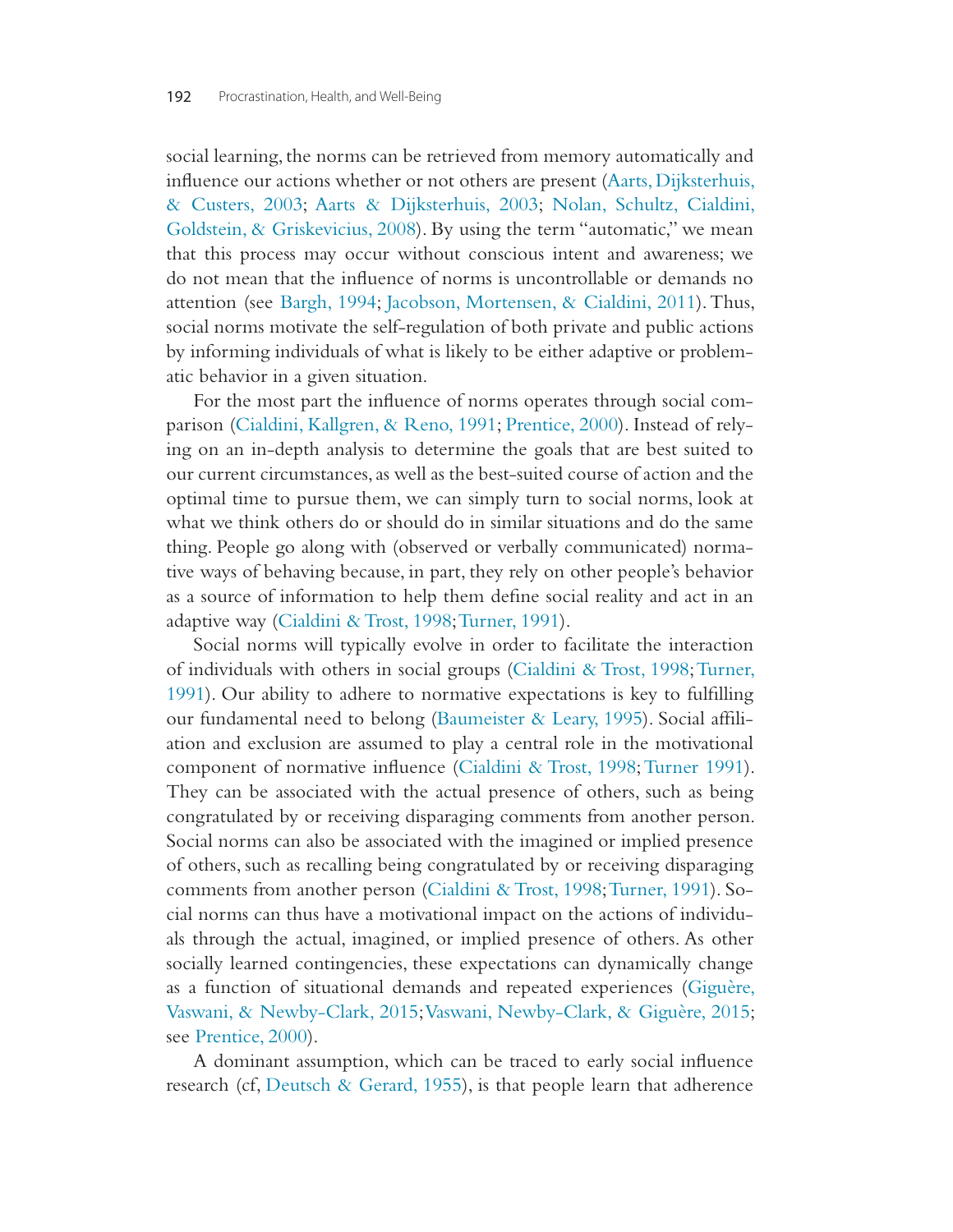to norms will lead to social affiliation and positive social emotions (e.g., pride), while transgression of norms will lead to social exclusion and negative social emotions (e.g., shame) (see Cialdini & Trost, 1998; Leary, 2000; Rossano, 2012). Thus, social emotions play an integral role in the comparative process by which social norms influence our behavior and well-being.

By directing the self-regulation process, norms are a primary contributor to the well-being of these groups and the people comprising them (Heine, 2012; Turner, 1991). For example, although instant gratification may have been an adaptive strategy at certain points in human evolution (e.g., when much uncertainty resided as to when food would be next available), the emergence of social networks and collaborative efforts toward the satisfaction of primary needs make the principle of reciprocity a more functional option. Collaboration among individuals in this regard is essential to the well-being of all. *In a well-functioning group, self-regulation failures will typically transgress social norms, because if they were normative, that is, if the majority of individuals did such behaviors most of the time, the vitality of groups would be jeopardized*. Self-regulation failures are therefore often a challenge to a wellfunctioning group. They have, by definition, long-term costs for the person and his or her community. For example, procrastination may prevent one from fulfilling the demands of the norm of reciprocity, a norm which would benefit the group as a whole by facilitating interactions among individuals and fostering support.

When engaging in procrastinatory behavior, people avoid pursuing an intended goal and instead engage in behaviors that are easier and/or more pleasurable. In most situations, this course of action will lead them to transgress one or more expectations set by social norms. These failures may affect the requirements of the goal they intended to pursue (e.g., poor Halloween costumes) and/or the timeliness of the goal completion (e.g., starting to trick-or-treat late). *As such, procrastinatory behavior is a form of self-regulation failure that leads to the transgression of social norms.* Thus, procrastinatory behavior should typically be met by cues of social devaluation and rejection that are actually communicated by others following a transgression or automatically activated from learned social contingencies (Giguère et al., 2015; Vaswani et al., 2015).

When people are repeatedly unable to fulfill normative expectations, others around them will devalue them as a person. This devaluation is certainly one commonly ascribed to procrastinators, who because of their procrastination habit, cannot be trusted to fulfill the commitments tied to normative expectations. People use the normative behavior of others to give them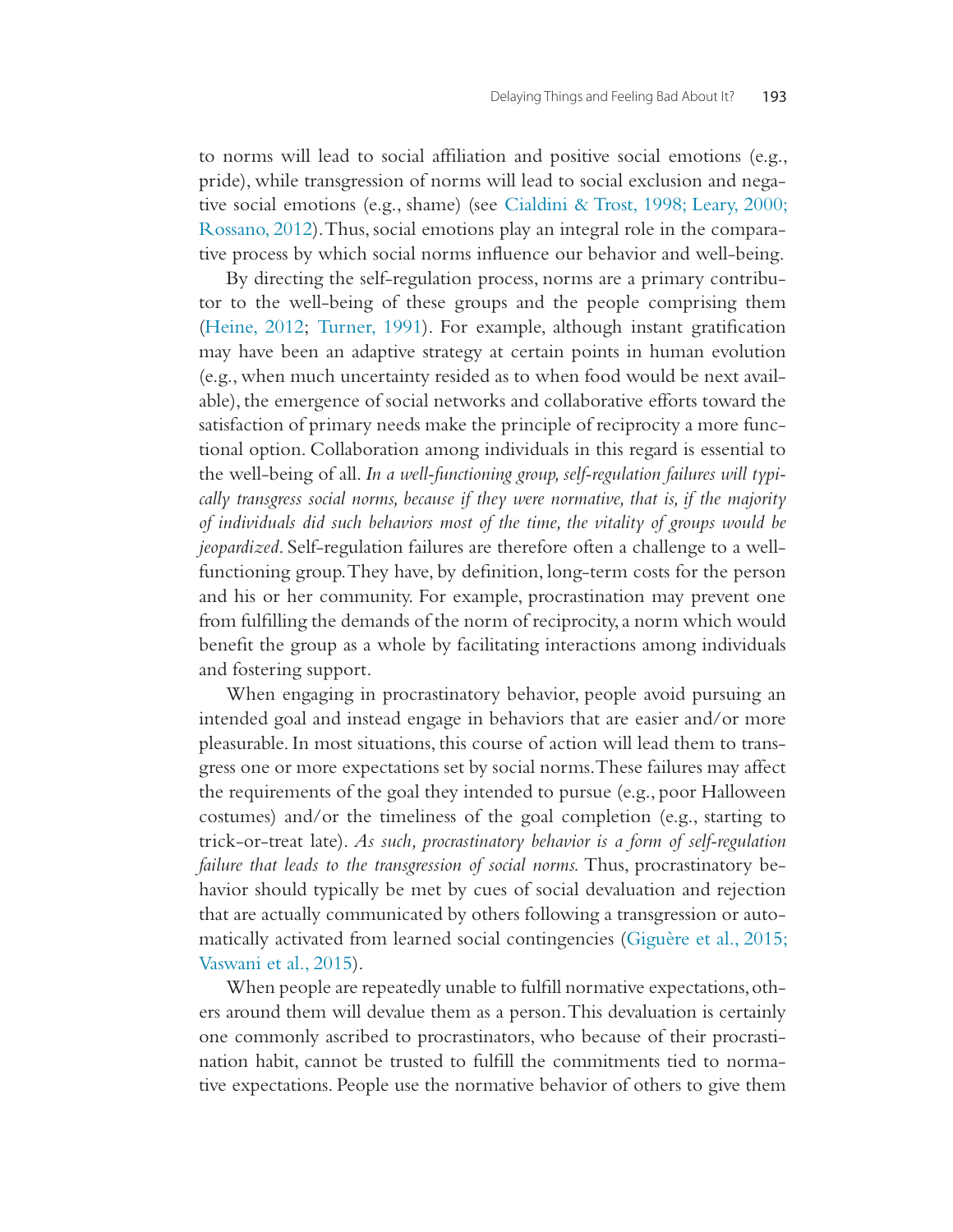information as to who they are as a person. Procrastinatory behavior communicates a variety of less than flattering personal attributes that are commonly associated with procrastinators: that the person has low self-control, poor time-management skills, lack of consideration for others, is lazy, and that he or she struggles to delay gratification and is likely to pursue impulses as they arise. Indeed, past work that observed that procrastination is associated with low self-control (Ferrari & Emmons, 1995; Sirois, 2004). Procrastination may hamper the ability of individuals to fulfill their obligations and commitments made to others, making them less valuable from a cooperation perspective as a valuable person to affiliate with (van Eerde, 2003).

Procrastinatory behaviors give rise to the type of norm transgressions that signal that the procrastinator is a "bad person" to associate with because they will struggle to consistently fulfill his or her commitments and obligations to others, such as fulfilling the obligations of reciprocity. Indeed, procrastination is frequently depicted as an irrational act of putting things off for "no good reason," particularly by people who do not think of themselves as procrastinators (Burka & Yuen, 1983; Ferrari et al., 1995). The habit of procrastinating is viewed as self-defeating by lowering the quality of performance because one ends up with less time to work (Baumeister & Scher, 1988; Ellis & Knaus, 1977). Others view procrastination as a selfdestructive strategy, akin to self-handicapping such as when people withhold effort so as to give themselves an excuse for any future poor performance (Jones & Berglas, 1978; Fee & Tangney, 2000). People will often refer to the unnecessary stress that procrastinators expose themselves to by repeatedly completing tasks at the last minute, and more generally to the burdens on procrastinators' physical or mental health (Boice, 1996; Flett, Blankstein, & Martin, 1995; Sirois, 2007, 2014). In general, people who regularly procrastinate are often viewed as being lazy and sloth (Schouwenburg & Lay, 1995). Ascribing a sin deemed so problematic that is a "deadly sin" to people who frequently engage in procrastinatory behavior clearly denotes the level of social devaluation tied to procrastinatory behavior. It is no surprise that historically procrastination has had a negative moral connotation; it implies not living up to societal expectations (Ferrari et al., 1995; Sabini & Silver, 1982).

#### **"FEELING BAD" ABOUT PROCRASTINATING**

The way in which people assess whether their behavior is problematic or not is inextricably shaped by the norms they derive from the social groups to which they belong (Giguère, Lalonde, & Taylor, 2014; see Turner, 1991).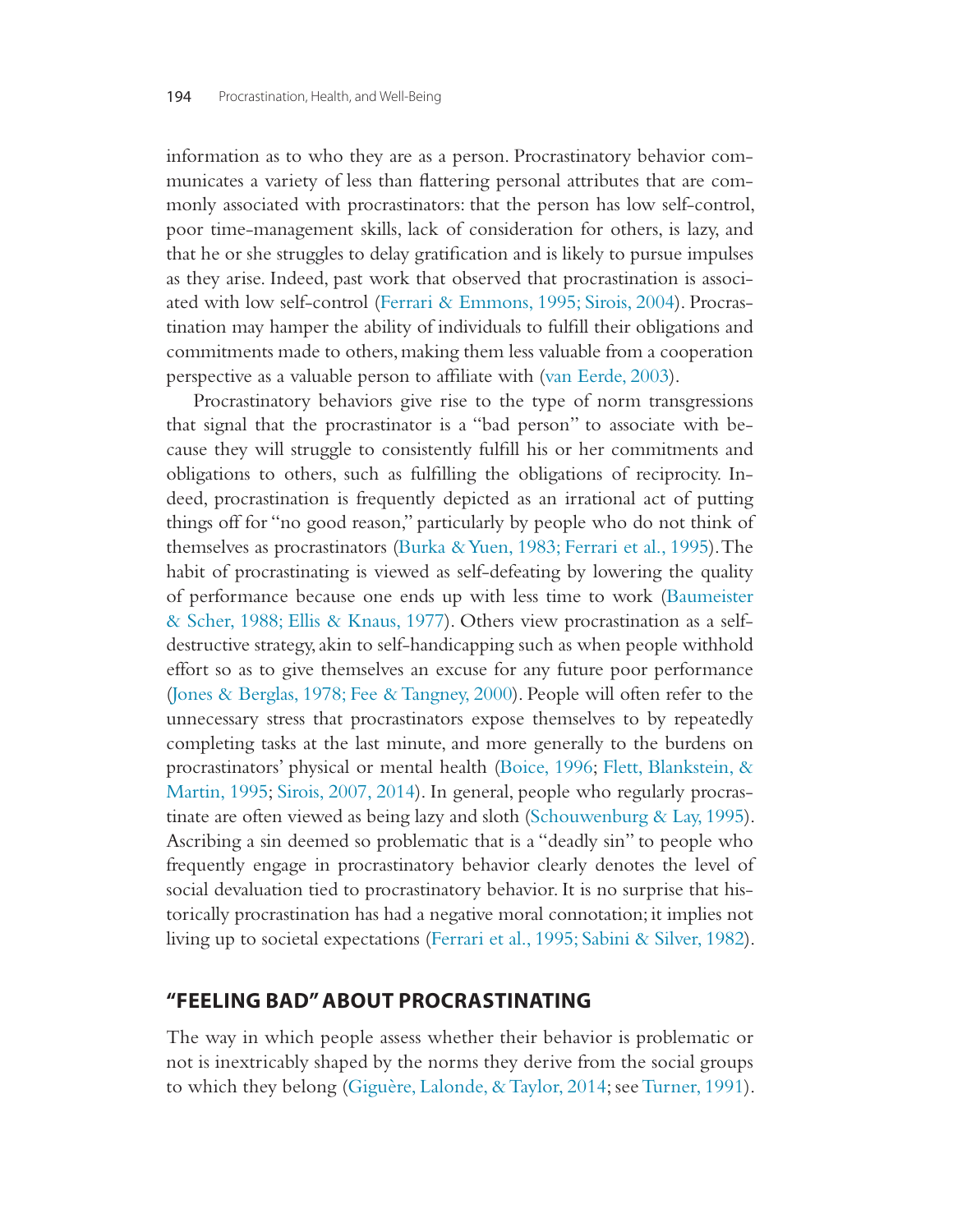When their actions lead to the transgression of social norms, people will typically "feel bad" (Leary, 2000). They experience different types of negative emotions when they transgress norms. Among these, social emotions hold important and distinct implications in terms of their motivational impact on self-regulation (Giguère et al., 2014; see Leary, 2000; Tangney & Dearing, 2002).

Social emotions have their genesis in social norms, which are acquired through the interaction of individuals with their social groups (Turner, 1991). These emotions occur as a result of real, anticipated, remembered, or imagined encounters with other people in response to events that have implications for how one is perceived by others, particularly one's viability as a social participant in relation to other people (Leary, 2000). When people adhere to norms, they will typically experience cues of acceptance and affiliation, which leads to positive social emotional experiences, such as feeling proud. When people transgress social norms, they will typically experience cues of being devalued and of rejection, which leads to negative social emotional experiences, such as shame.

Two of these negative social emotions, shame and guilt, hold important and distinct implications in terms of their motivational impact on self-regulation (Giguère et al., 2014; Fee & Tangney, 2000; see Tangney & Dearing, 2002). A key distinguishing feature of guilt and shame revolves around a difference in cognitive appraisal of the perceived causes of transgressions. When people perceive that the key cause of a transgression lies in the specifics of one of their behaviors (i.e., the cause is a "bad behavior"), rather than to some external cause, they are more likely to experience feelings of guilt. Feelings of guilt typically motivate the reparation of the transgression and, more generally, facilitate self-regulation (Giguère et al., 2014; see Baumeister, Stillwell, & Heatherton, 1994; Cialdini & Goldstein, 2004; Tangney & Dearing, 2002). When the perceived cause of a transgression extends beyond the specifics of the behavior to the self as defective, unworthy, or abnormal and people attribute the cause to a stable negative characteristics (i.e., the reason is that they are a "bad person"), they are more likely to experience shame. We experience shame when we think our way of being somehow deviated from what we think that people should normally be in a given situation. Shame is often associated with a motivational tendency to withdraw, which in turn is associated with negative outcomes in terms of health and well-being (e.g., increased alcohol consumption; Dearing, Stuewig, & Tangney, 2005; Giguère et al., 2014).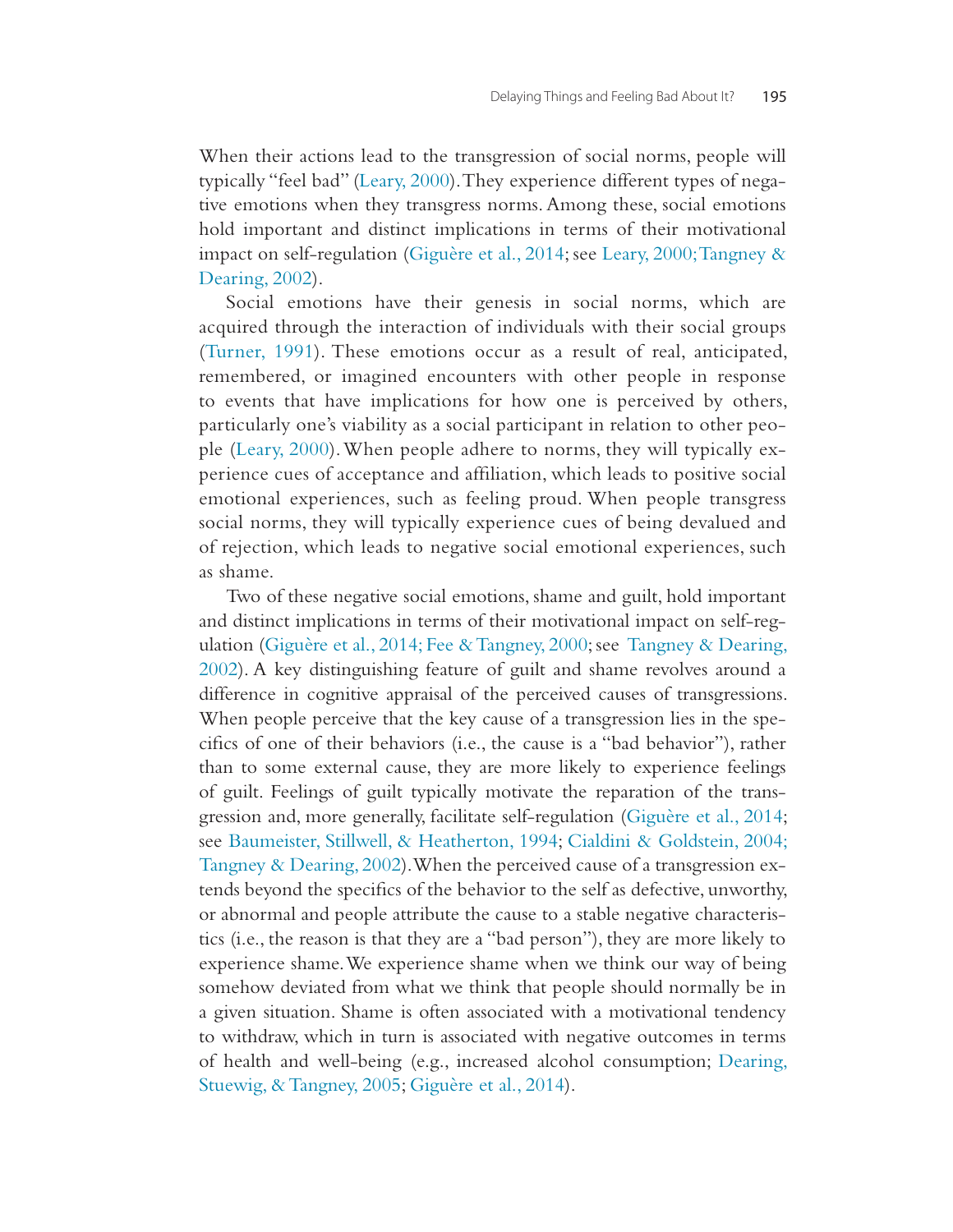If procrastination is a form of norm transgressing self-regulation failure, then it should be associated with experiences of guilt and shame. Indeed, past research has examined and observed a relationship among shame, guilt, and procrastination (Blunt & Pychyl, 2005; Fee & Tangney, 2000). The relationship of procrastination to shame and guilt holds important implications for procrastination and its impact on health and well-being. When resulting in feelings of guilt, procrastination should, in theory, motivate the person to repair any issues created by the unnecessary delay of a task, and it should motivate self-regulation overall and thus decrease future procrastination. When shame is experienced, however, the outcomes in terms of procrastination may be less positive. Past work suggests that shame will motivate social withdrawal and overall hamper the person's self-regulation, resulting in negative health and well-being outcomes.

#### **Guilt and Procrastination**

The notion that feelings of guilt are associated with procrastination is a longstanding one. Many theoretical approaches to procrastination frequently make reference to procrastination-related guilt (Blunt & Pychyl,2005; Burka & Yuen, 1983; Ferrari, 1991b; Ferrari & Beck, 1998; Lavoie & Pychyl, 2001). Pychyl, Lee, Thibodeau and Blunt (2000) used an experience sampling approach to examine, among other aspects of emotion and motivation, the link between instances of procrastinatory behavior and guilt. Their results revealed that when people indicated they were procrastinating, they were more likely to also report experiencing guilt.

The link between the act of procrastinating and feelings of guilt is commonly framed as a transgression of norms. For example, Panek (2014) observed that procrastination through unscheduled media use was associated with increased feelings of guilt. Exploring the issue of situational procrastination more in depth, Reinecke, Hartmann, and Eden (2014) observed that procrastination through media use (e.g., online gaming) brought about by self-regulation failure led to a significant increase in reported situational guilt. In sum, guilt appears to be tied to procrastinatory behavior, and this relationship is explained, at least in part, by norm transgression.

#### **Shame and Procrastination**

Although from a procrastination perspective the relationship between guilt and procrastination is a long-standing one (Burka & Yuen, 1983; Ferrari, 1991b; Ferrari & Beck, 1998; Lavoie & Pychyl, 2001), from a social emotional perspective, however, shame may play a more significant role in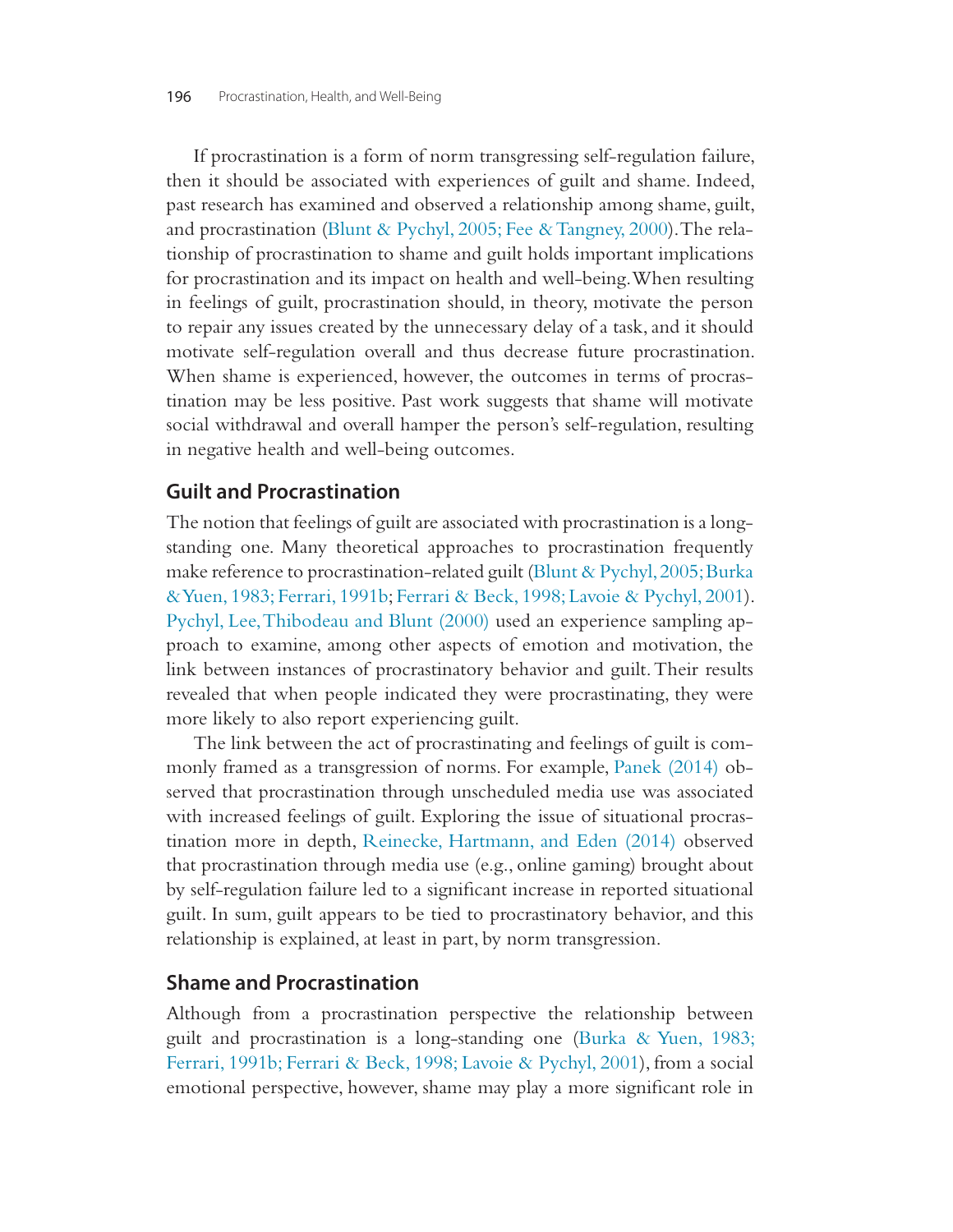procrastination. Even though people may have experiences of guilt over specific acts of situational procrastination (e.g., feelings of regret and remorse over not having finished a particular project at work), the motives underlying the act of procrastination and the propensity to chronically procrastinate may be more closely linked to feelings of shame.

Shame results from the perception that the cause of the transgression is rooted in a negative stable aspect of the person. It results from the actual, imagined, or anticipation of cues of social rejection. The type of transgression created by procrastination is one amenable to attribute the cause of the transgression to a character flaw, to be viewed as a "bad person," and to be met with cues of social rejection.

At the core of the influence of social norms is the principle of reciprocity (Cialdini & Goldstein, 2004). From a social exchange perspective, a procrastinator will struggle to fulfill obligations set by the principle of reciprocity. Thus, the type of norm transgression brought on by procrastinatory behavior may readily lead to the perception that the transgressor cannot be trusted to fulfill his or her commitments to others, including being unable to reciprocate normative expectations. This type of transgression signals to others that the person is unable to fully participate in the exchange process involved in the maintenance of the norms of a group. These transgressions should thus result in concerns about being negatively evaluated by others, such as actual, imagined, and anticipated cues of social rejection. As we rely on normative expectations to predict others' behavior, people who procrastinate make it challenging to predict their behavior across multiple domains and in multiple areas of their lives (e.g., work, family). It would thus be functional that procrastinatory behavior gives rise to shame, which would signal to the person that others might view them as a "bad person"; specifically as someone who should not be trusted to fulfill his or her commitment on time, and thus as someone who may not fulfill the obligations of reciprocity. From this perspective, people are more likely to experience shame following instances of procrastinatory behavior compared to guilt. Supporting this conclusion, Fee and Tangney (2000) observed that proneness to experience shame was associated with procrastination tendencies, while guilt proneness was not.

When people experience shame, they will often socially withdraw, including disengaging from social norms, creating a situation in which the signaling of norm transgression simply may lead people to dismiss the normative message (Tangney & Dearing, 2002). Moreover, in such situations, people may struggle to cope with the experience of shame. If they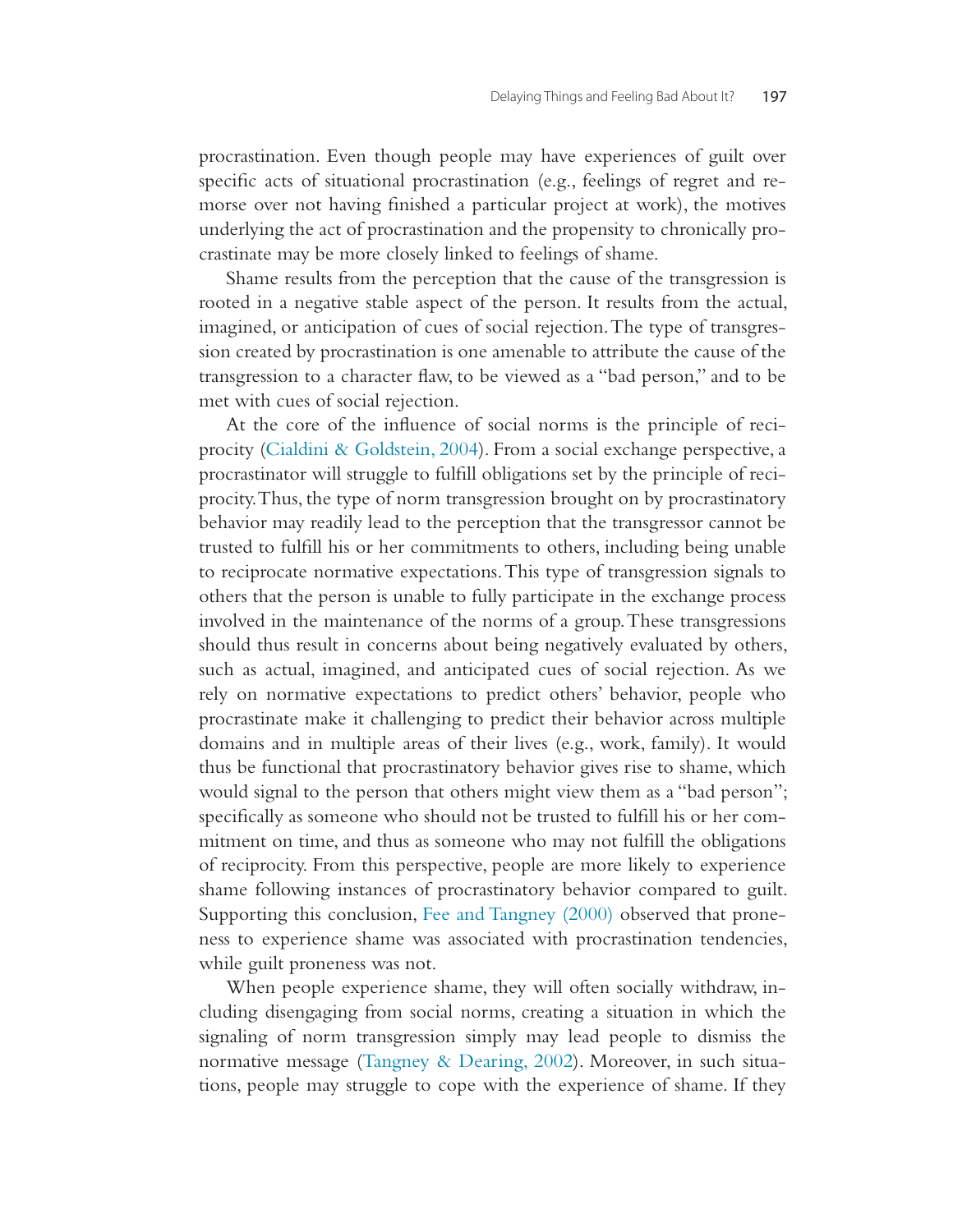frequently experience these situations, they may turn to problematic behaviors to escape from the experience of shame. For example, if Dave experienced shame following the Halloween mishap, he might start to avoid his neighbors and withdraw from his community. Moreover, shame increases the likelihood he seeks problematic coping behaviors, such alcohol consumption that can lower self-awareness (Dearing et al., 2005).

The coping engendered by feelings of shame may very well contribute to a dynamic relationship between shame and procrastination, such that instances of procrastination lead to the experience of shame and shame, in turn, motivates procrastination as a way to cope with the anticipation of being rejected. Indeed, numerous studies link procrastination to social evaluative concerns. Procrastination often represents a defense mechanism motivated by efforts to avoid and self-protect when people fear the possibility of negative evaluation of others (Fee & Tangney, 2000). Supporting this view, Ferrari (1991a) observed that procrastinators were more likely to avoid a task when their performance could be known publicly. Ferrari and Beck (1998) similarly noted that procrastinators were more likely to use fraudulent excuses to try to cover up their unnecessary delay of tasks, and then feel guilty about doing so. In addition, Ferrari (1991b) reported a link between procrastination and social anxiety, suggesting concerns over others evaluations and a desire for approval.

Fee and Tangney (2000) further observed that shame proneness moderated the relationship between procrastination and socially prescribed perfectionism, which can be defined as the perception that *others impose* unrealistic expectations of perfection *on the self* (Hewitt & Flett, 1991). The role of shame in procrastination thus appears to be tied to the social perception of procrastination. In sum, people often procrastinate because they fear the possible negative evaluation of others about who they are, and procrastinating often leads to a type of norm transgression whose perceived cause is a character flaw of the person. Such a dynamic relationship is supported by work observing that chronic procrastination is associated with a proneness to experience shame, while it is not related to a proneness to experience guilt (Fee & Tangney, 2000).

#### **A NORMBASED APPROACH TO PROCRASTINATION AND EMOTIONS**

The social norms we derive from our social environment motivates both private and public actions by informing individuals of what is likely to be adaptive or problematic behavior in a given situation (Cialdini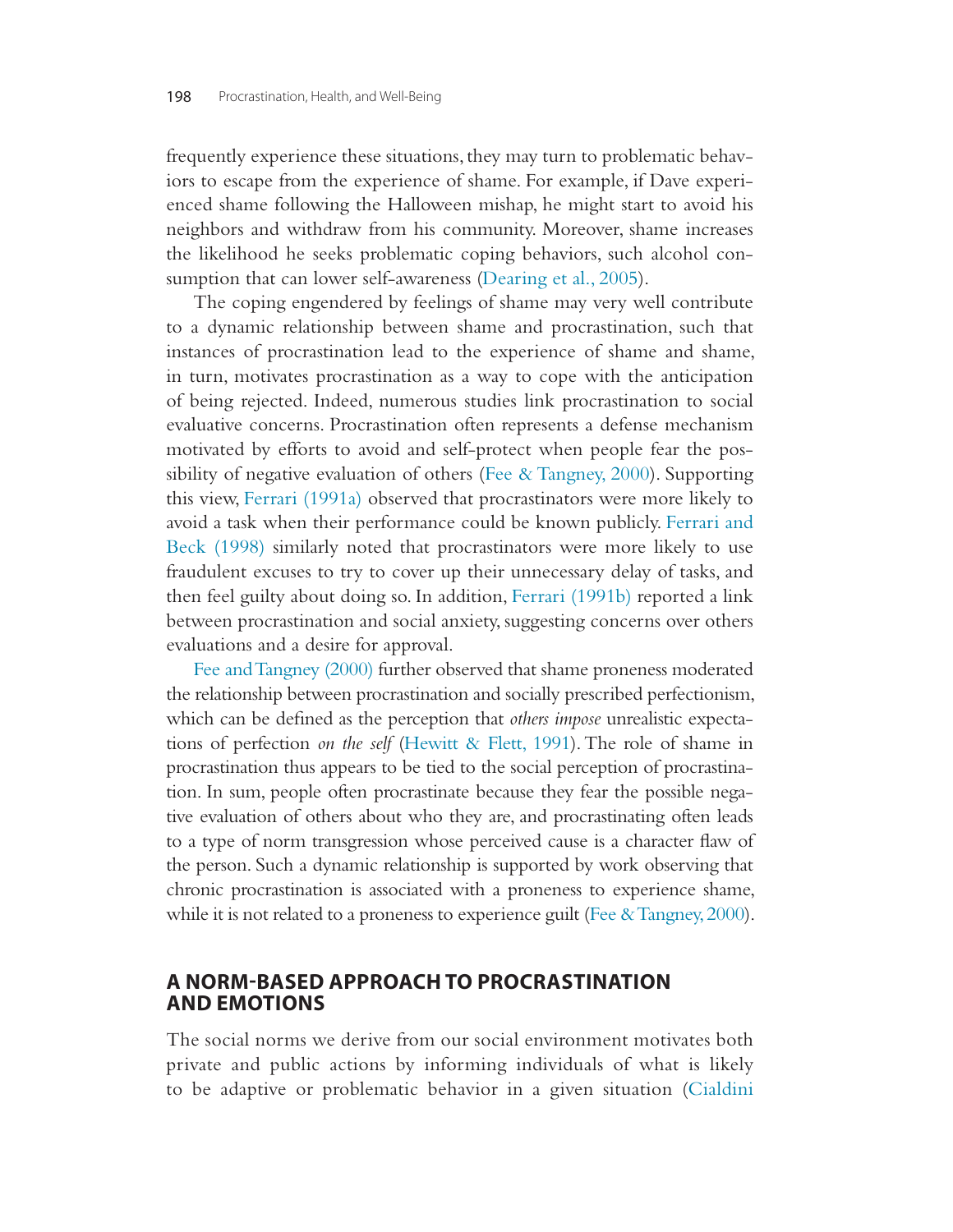et al., 1991; Cialdini & Trost, 1998). Social emotions provide instrumental feedback as to whether our actions align or not with social norms. More importantly, when our actions depart from social norms, two types of social emotions signal distinctive feedback and motivational tendencies (e.g., Giguère et al., 2014). Guilt results from the perception that a specific behavior caused us to transgress social norms, while shame is experienced when we perceived that a stable self-ascribed negative trait is at the root of our transgression of norms.

The direct motivational impact of emotions on behavior has received much attention. A classic example of this type of influence is fear motivating flight at the sight of a bear. In the case of guilt, it has been associated with approach motivation to attempt to mend the "bad behavior." For example, Dave could apologize to his kids and read their favorite storybook with them before going to bed. Shame, on the other hand, has been associated with withdrawal motivation generated by the perception that others see the person as a "bad person." For example, Dave could let his partner get the kids ready for bed, and hide in the basement to watch football on the TV.

Emotions can also have an indirect influence on motivation by their impact on cognitions (Forgas, 2000). Negative emotional responses can motivate a reflective process that results in motivational change (Baumeister, Vohs, DeWall, & Zhang, 2007). Through this process, the experience of social emotions can have important motivational impact. For example, when people feel guilty, they will often take steps to amend the transgression that generated their guilt and often create intentions to avoid that such transgression reoccurs. Continuing with our previous example of Dave, he could amend his guilt by taking steps to "make it up" to his kids, such as by planning ahead a trip to an amusement park. If Dave was primarily experiencing shame, he might withdraw from other activities with his kids and in the neighborhood.

To recap our current approach to procrastination, it is assumed to be a type of self-regulation failure which results in the transgression of sociocultural norms. The type of transgression created is one likely to be attributed to something bad about the person and to lead to the experience of shame. Together the attribution process and resulting shame make salient evaluation concerns, specifically concerns that the person will be socially devaluated, and motivates social withdrawal. In the next section, we report some preliminary work that attempts to examine the motivational impact of negative social-emotional experiences in the context of procrastination.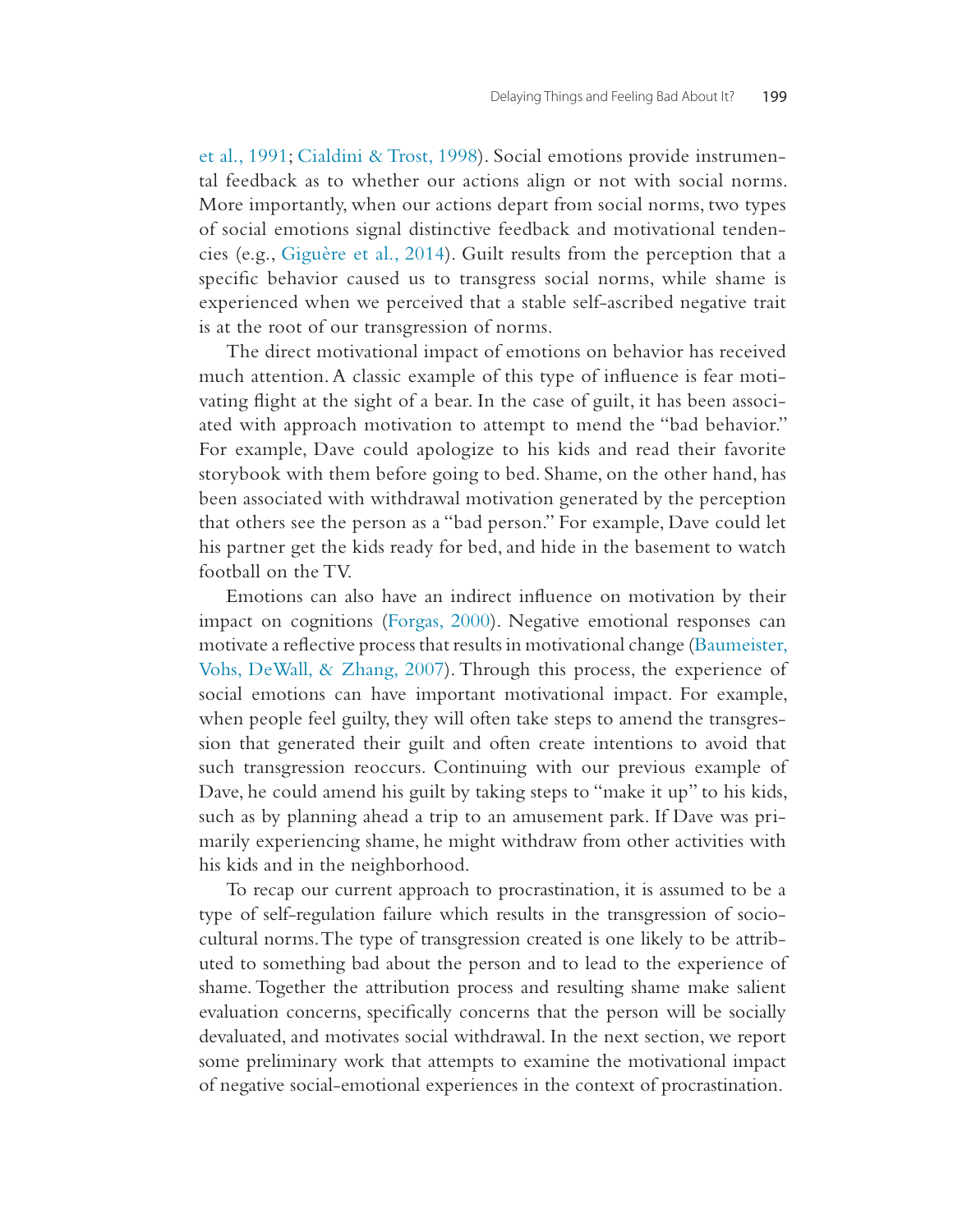#### **Exploring a Norm-Based Approach to Procrastination and Social Emotions**

To date, there has been little research examining procrastination specifically from the lens of social norms. To address this gap, the aim of this study was to explore the perception of instances of procrastinatory behavior as norm transgressing and that this perception is associated to the experience of shame and guilt, as well as some of the sociocognitive motivational outcomes of these emotions. The key signal that the person is a "bad person" is that they are delaying an effortful task for an easier one. Thus, we expected that as the effort demands of a delayed task increased and as the effort demands of an alternate task (pursued instead of the delayed one) decreased, individuals should experience an increased perception that they are transgressing social norms, increased feelings of shame, and increased concerns that they are negatively evaluated as a person.

#### **Method**

A sample of 126 undergraduate students was recruited to participate in this study (61% women, mean age 21). After providing consent, participants completed a short survey with demographic information and trait procrastination. Next, participants were asked to recall the most recent time they postponed or delayed a task (or set of tasks) related to their courses and to describe this event in an open-ended format. This open-ended question was followed by a second, asking participants to describe any task(s) they did instead of the task (or set of tasks) related to their courses. Finally, a third question focused on the possible cause(s) for the delay.

Following the open-ended question, participants completed different measures tied to the main relevant constructs, among which they completed items developed to assess the degree of norm transgression and their emotional experience. Finally, participants were debriefed and provided with their compensation (either in the form of course credit or \$10).

*Task effort*. Four items were used to assess the level of effort required to complete the delayed task (or grouping of related tasks) and the alternate task (or grouping of related tasks) (e.g., "The tasks(s) required effort to complete"; "The task(s) required attention to complete"; delayed task  $\alpha = 0.89$ ; alternate task  $\alpha = 0.83$ ). The ratings were done on a 10-point scale (1 *not at all* to 10 *very much*). The items were averaged to create a measure of required effort for the delayed task(s) and for the alternate task(s), with greater values indicating more effort demand.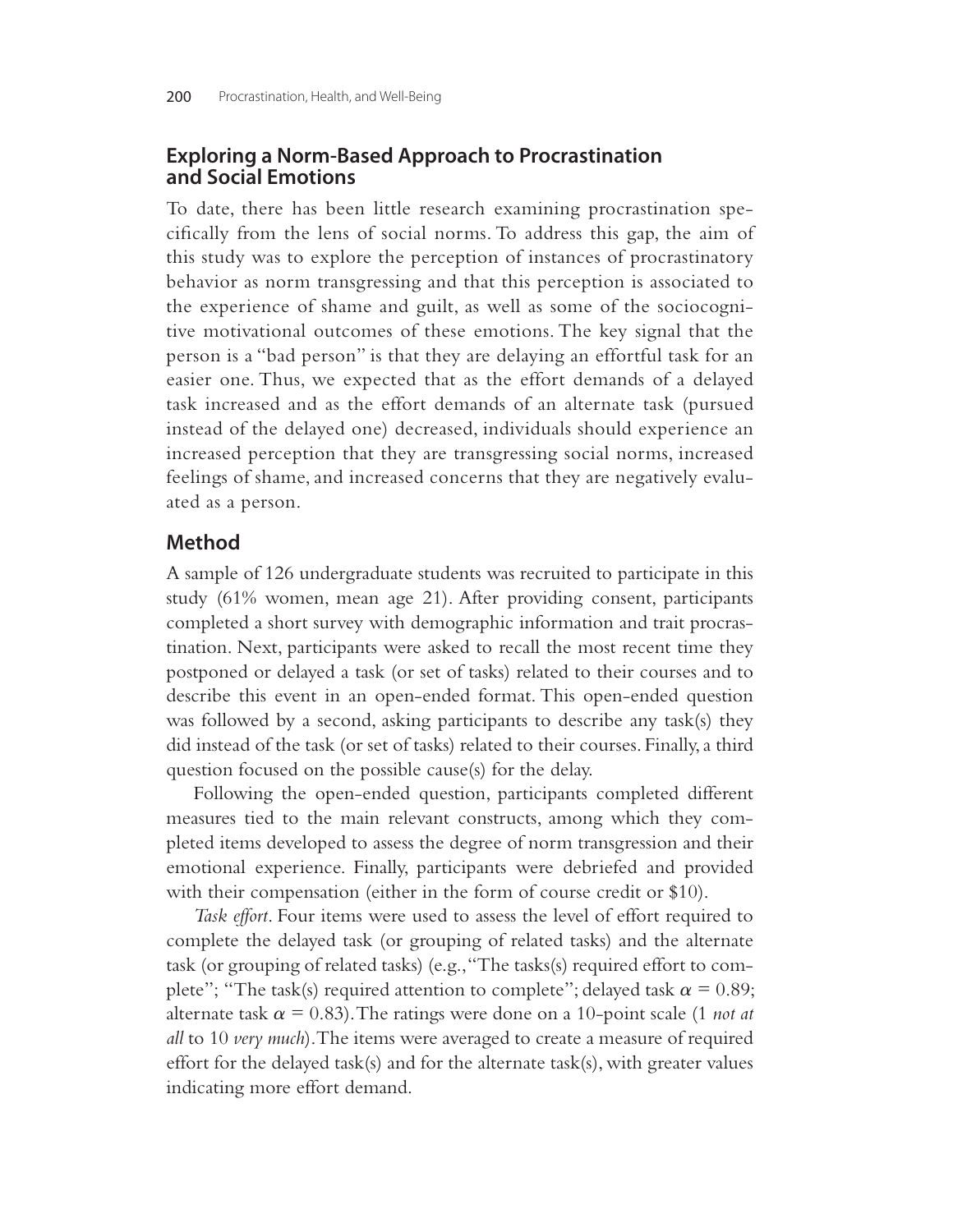*Norm transgression*. A 10-item measure developed to assess the extent to which a behavior transgresses perceived social norms (Giguère & Lalonde, 2015) was adapted for the current study to assess the extent to which people perceived their procrastination transgressed social norms (e.g., "In that situation, I spent more time on other activities than I should have instead of doing the task I was supposed to do"; "Spending my time the way I did was compatible with what is normally viewed as the appropriate work or study habits in that type of situation"). Participants rated their agreement with each item on a 7-point scale (1 *strongly disagree* to 7 *strongly agree*). The items were averaged to create a single measure of norm transgression conflict ( $\alpha$  = 0.80). Greater values are indicative of greater transgression.

*Social emotions*. Guilt and shame were assessed using items adapted from the state self-conscious emotion scale (Marschall, Sanftner, & Tangney, 1994; shame, 5 items,  $\alpha = 0.87$ ; e.g., "I felt small"; guilt, 5 items,  $\alpha = 0.89$ , e.g., "I felt remorse, regret"). Participants rated their agreement with each item on a 9-point scale (1 "*I did not feel this way at all*" to 9 "*I felt this way very strongly*"). The items were averaged to create single measures of shame and guilt. Greater values are indicative of greater reported shame and guilt.

*Fear of negative evaluation*. The Brief Fear of Negative Evaluation Scale (Brief FNE; Leary, 1983) was included to assess the extent to which people experienced evaluation concerns (12 items; e.g., "I worry about what kind of impression I make on people";  $\alpha = 0.81$ ). The instructions were adapted to inquire about the concerns people had about being evaluated because of the event they had just described.

#### **Results**

*Norm transgression*. A linear regression examined the effect of effort demands of the delayed and alternate task on the perception of norm transgression to examine the notion that delaying an effortful task for something easier is perceived as norm transgressing. Norm transgression was regressed on the main effects of effort of the delayed and alternate tasks, and their interaction. The regression revealed a main effect of effort of the delayed task,  $\beta$  = 0.48,  $p$  < 0.001, and main effect of effort of the alternate task,  $\beta$  = −0.28, *p* < 0.001. These main effects were qualified by a two-way interaction of effort demand for the delayed and alternate task,  $\beta = -0.33$ ,  $p < 0.001$ . The two-way interaction was examined by level of the effort demand of the delayed task (lower =  $-1SD$ ; higher =  $+1SD$ ) using simple slope analyses (Aiken & West, 1991). At higher levels of effort of the delayed task, the perception of norm transgression decreased as the effort demands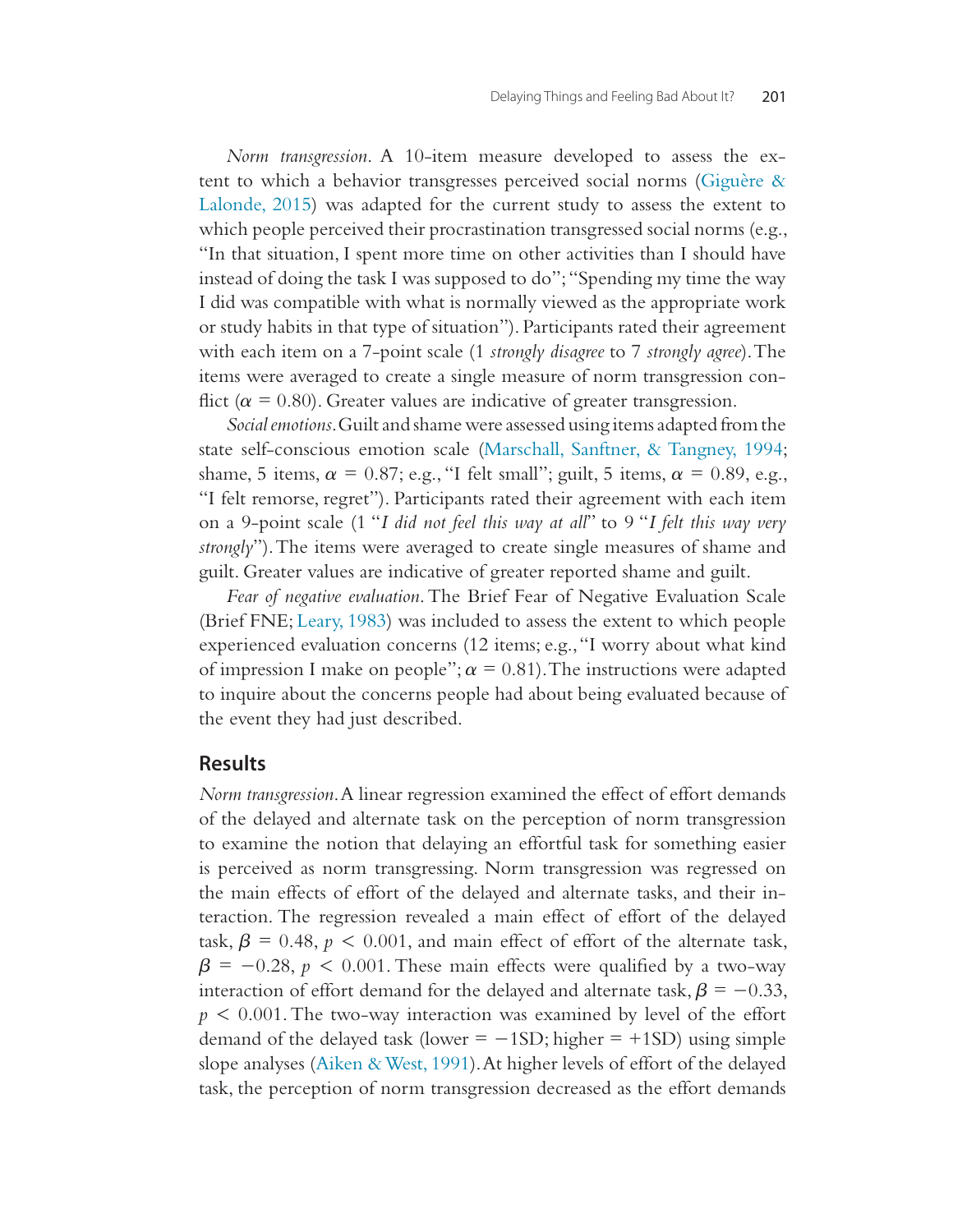of the alternate task increased,  $\beta$  = −0.39,  $p$  < 0.001, while the perception of norm transgression did not vary as a function of the level of effort demand of the alternate task at lower effort demand of the delayed task,  $\beta = -0.04, p > 0.10$ .

*Shame and guilt*. A mixed-linear model (generated using the lme4 R package; Bates, Maechler, & Bolker, 2011) was used to examine the influence of effort of the delayed and alternate task on the experience of guilt and shame. Type of emotions was treated as a within-subject variable, and effort of the delayed and alternate tasks were treated as continuous between-subject variables.

The model (effort of delayed task  $\times$  effort of alternate task  $\times$  emotion type) revealed significant main effects for the effort of the delayed task,  $F(1, 121) = 26.35$ ,  $p < 0.001$ , and for effort of the alternate task,  $F(1, 121)$  $121$ ) = 14.36,  $p < 0.001$ , along with a nonsignificant main effect of type of emotions,  $F(1, 121) = 2.92$ ,  $p = 0.180$ . These main effects were qualified by a two-way interaction between effort of delayed task and effort of alternate task,  $F(1, 121) = 10.43$ ,  $p < 0.001$ , a nonsignificant interaction of delayed task effort and type of emotions,  $F(1, 121) = 1.84$ ,  $p = 0.355$ , and a significant interaction of alternate task effort and types of emotions,  $F(1, 121) = 7.03$ ,  $p = 0.018$ . All these effects were qualified by a significant three-way interaction between effort of delayed task, effort of alternate task, and type of emotion,  $F(1, 121) = 8.02$ ,  $p = 0.011$ .

The three-way interaction was examined by type of emotions using simple slope analyses (Aiken & West, 1991). Analyses for shame were done controlling for guilt, while analyses focusing on guilt were done controlling for shame. Effort of delayed and alternate tasks were fixed at +1 SD for higher effort demand and −1 SD for lower effort demand. As depicted in Fig. 9.1, controlling for guilt, at higher effort demand of the delayed task as the effort demands of the alternate task increased the experience of shame decreased,  $\beta$  = −0.39,  $p$  < 0.001. By contrast, at lower effort demand of the delayed task the effort demands of the alternate task did not influence the experience of shame,  $\beta = -0.11$ ,  $p = 0.567$ , which was overall low. As depicted in Fig. 9.2, controlling for shame, the effort demands of the alternate tasks did not influence the experience of guilt at both lower and higher demands of the delayed task, respectively  $\beta = -0.19$ ,  $\beta = -0.14$ ,  $p > 0.10$ . Overall, the experience of guilt was greater for delayed tasks that required a higher level of effort compared to those requiring lower levels of effort.

*Fear of negative evaluation*. As with norm transgression, a linear regression was conducted to examine the effect of effort demands of the delayed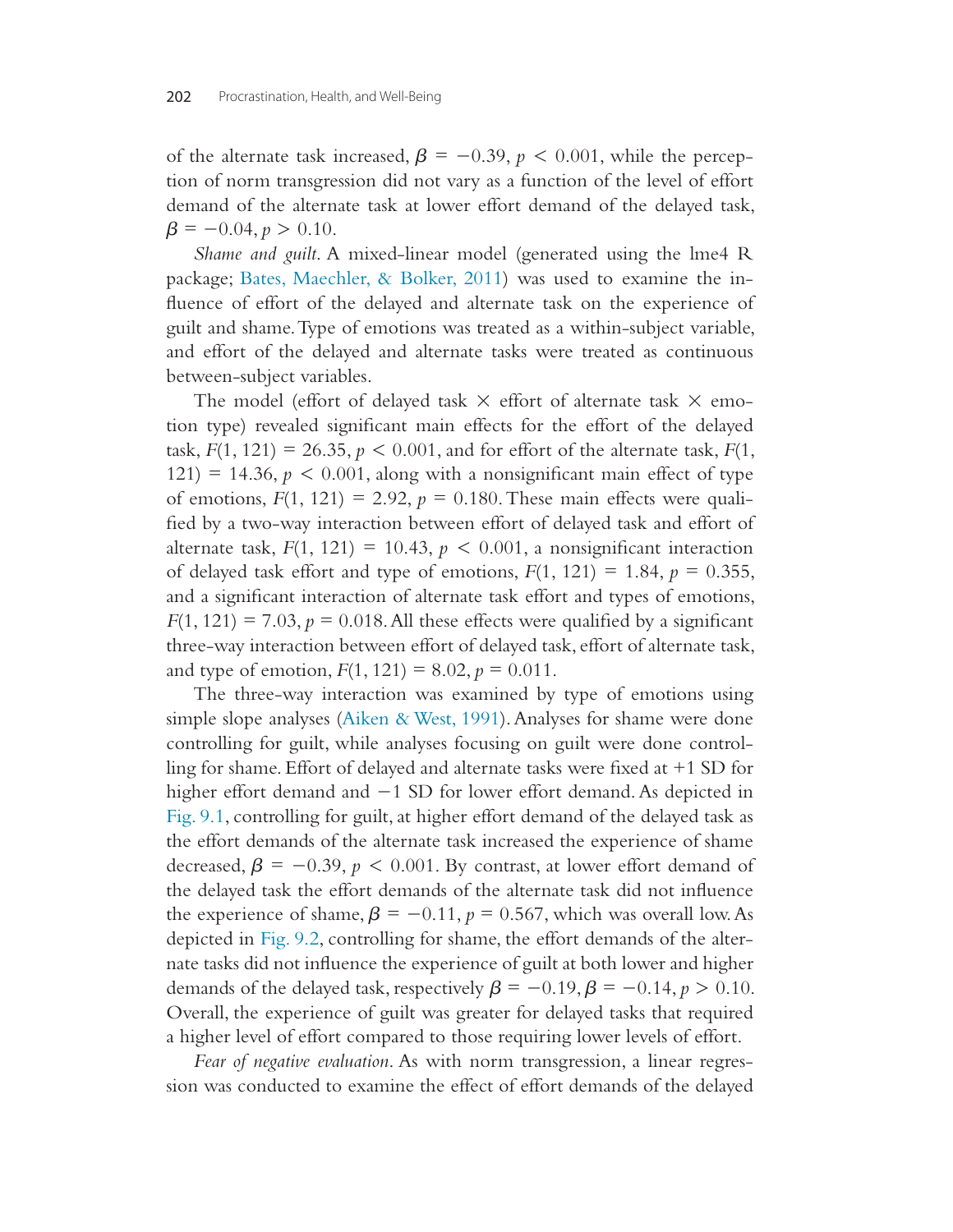

**Figure 9.1** *Shame as function of level of effort demands of the delayed task and the alternate task.*



**Figure 9.2** *Guilt as function of level of effort demands of the delayed task and the alternate task.*

and alternate task on the fear of being negatively evaluated because of the delay. The regression revealed a nonsignificant main effect of effort of the delayed task,  $\beta$  = 0.18,  $p$  > 0.10, and main effect of effort of the alternate task,  $\beta$  = −0.22, *p* < 0.05. These main effects were qualified by a two-way interaction of effort demand for the delayed and alternate task,  $\beta = -0.42$ ,  $p < 0.001$ . The two-way interaction was examined by level of the effort demand of the delayed task (lower =  $-1SD$ ; higher =  $+1SD$ ) using simple slope analyses (Aiken & West, 1991). At higher levels of effort of the delayed task concerns to be negatively evaluated decreased as the effort demands of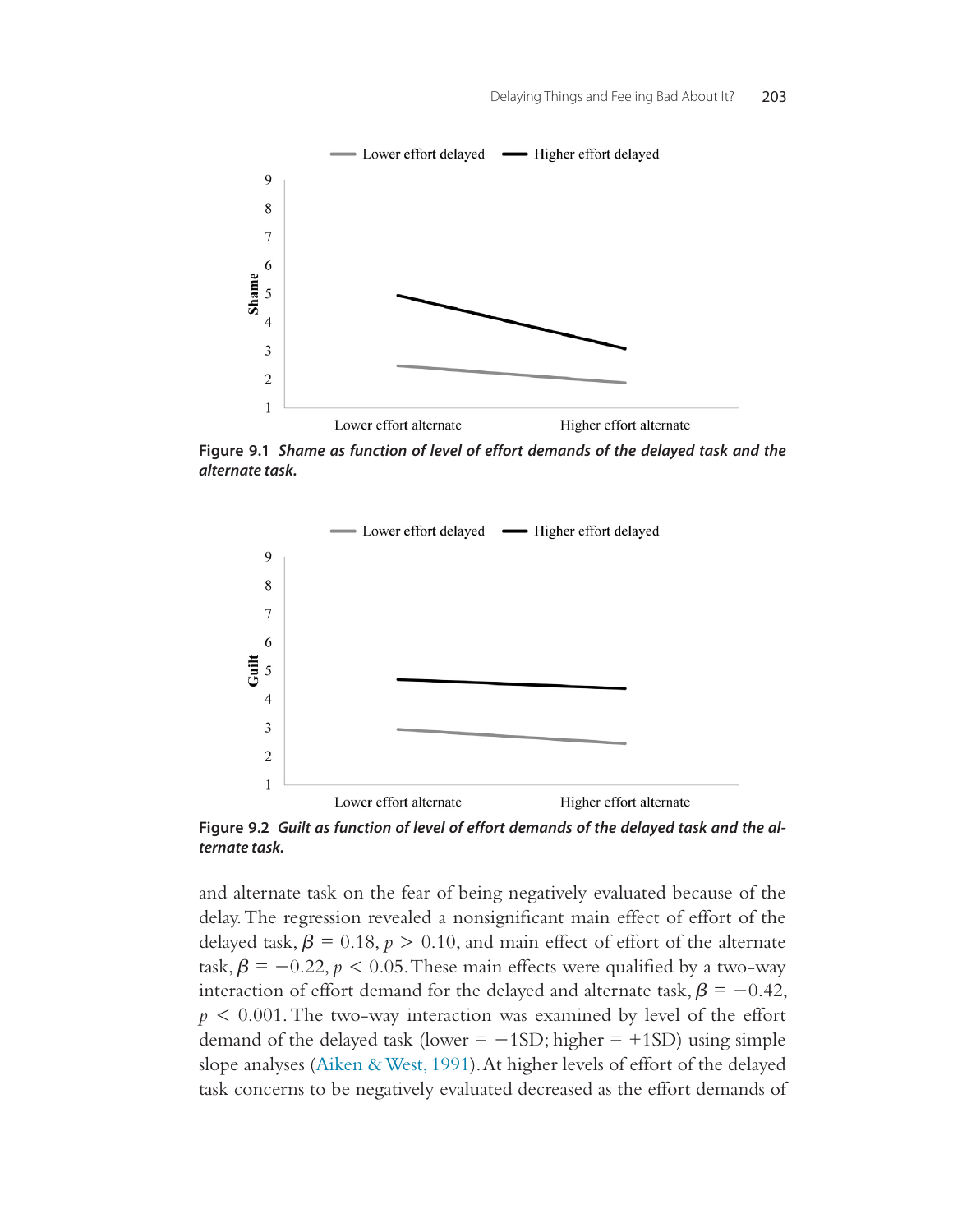the alternate task increased,  $\beta = -0.51$ ,  $p < 0.001$ , while concerns of negative evaluation did not vary as a function of the level of effort demand of the alternate task at lower effort demand of the delayed task,  $\beta$  = 0.06,  $p$  > 0.10.

#### **What Can We Learn From a Norm-Based Approach to Procrastination?**

This study provides a preliminary view of procrastinatory behavior from a social norms perspective by examining the sociocognitive and emotional responses to delaying a task. In support of the notion that delaying effortful tasks by doing tasks that are easier is often perceived as norm transgressing, participants reported the greatest experience of norm transgression at higher effort demands of the delayed task and lower effort demands of the alternate task. More importantly, the results suggest that the type of norm transgression created by such discrepancy between the effort demands of a delayed task and those of an alternate task is conducive to experiencing shame and to become concerned about being negatively evaluated by others.

These results are further supported by previous work from Fee and Tangney (2000), who observed that increased proneness to experience shame was associated with a greater likelihood of procrastinating. Fee and Tangney further argued that procrastination may be used by people experiencing shame as a way of coping with the negative experience of shame. For example, self-handicapping by delaying a task may help buffer potential negative evaluations of others that the task was poorly done (Ferrari, 1991c). Thus, a rather problematic dynamic process may lead people who procrastinate to experience shame, which then increases their likelihood to procrastinate, and so on. Such a dynamic process also concords with a long-standing view of procrastination as a challenging habit to address (Ferrari et al., 1995). If the joint experiences of procrastination and shame are rooted in learned social normative responses, as proposed by the current approach, it would further make sense that procrastination is challenging to address, particularly at an individual-byindividual level.

#### **MANAGING BAD FEELINGS FROM PROCRASTINATION**

Our sociocultural perspective on procrastination suggests that managing negative feelings stemming from procrastinatory behavior may be integral for avoiding a negative loop between procrastination and shame, which could lead to multiple negative consequences for individuals in terms of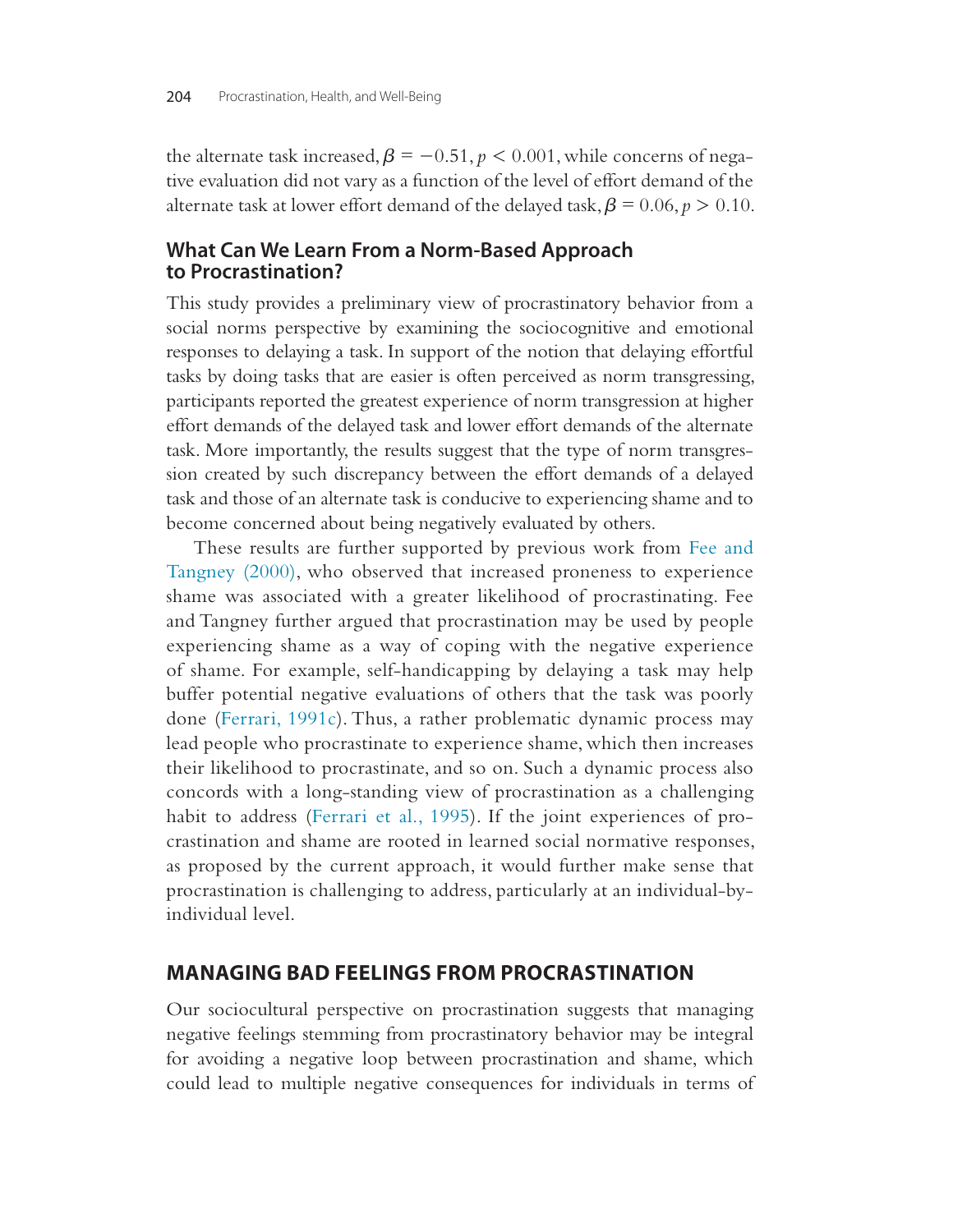their well-being and health. As previously discussed, Fee and Tangney (2000) placed an emphasis on managing social evaluation concerns as central to experience of procrastination, particularly in the context of social emotions such as shame. Our current proposed approach, as well as the data previously presented, are in accord with Fee and Tangney's conclusion. The next sections aim to present some of the more dysfunctional and functional strategies that may be used to manage social emotions associated with procrastination.

#### **Managing Poorly**

Fee and Tangney (2000) focus on the notion of self-protection, specifically they focus on the concept of *self-handicapping* afforded by procrastination as a strategy to avoid having to face further negative evaluations of others. By delaying a task, people may attempt to forgo any potential negative evaluation of others, that is, "[…] people engage in frequent, habitual, or chronic patterns of procrastination that are self-defeating in the long run, in order to avoid experiences of shame and humiliation in the short run" (p. 171). Self-handicapping is a self-protective mechanism. In essence, people "selfhandicap" by creating situation-based obstacles to high performance (e.g., inadequate preparation, lack of sleep, alcohol use) in order to preserve the perception of high ability in the face of failure (Jones & Berglas, 1978). Intentionally or not, people often self-handicap as a means of creating an external cause for their poor performance. Chronic procrastination is one common form of self-handicapping, in that the procrastinator can blame poor performance on "not having enough time" to do the task as well as they could have, under more favorable circumstances. This strategy allows attributions for failure to remain external to the self, thus serving a selfprotective function (Ferrari, 1991c).

The withdrawal motivational tendencies associated with shame are well known (Tangney & Dearing, 2002). In the context of procrastination, such a motivational tendency may manifest itself through attempts to *hide or mask procrastinatory behaviors*. This strategy is quite distinct from the self-handicapping one, in which the delay has to be acknowledged and often shared publicly to justify the poor performance on a task. In this case, the goal is to keep private the fact that the person delayed a task. For example, Dave could "cut corners" and use duck tape to fix a part of a costume to one of his child's arm, or neck instead of using appropriately designed glue. The end result may be to hide some of the delays in getting the costumes organized, however there may be later consequences to this delay, for example,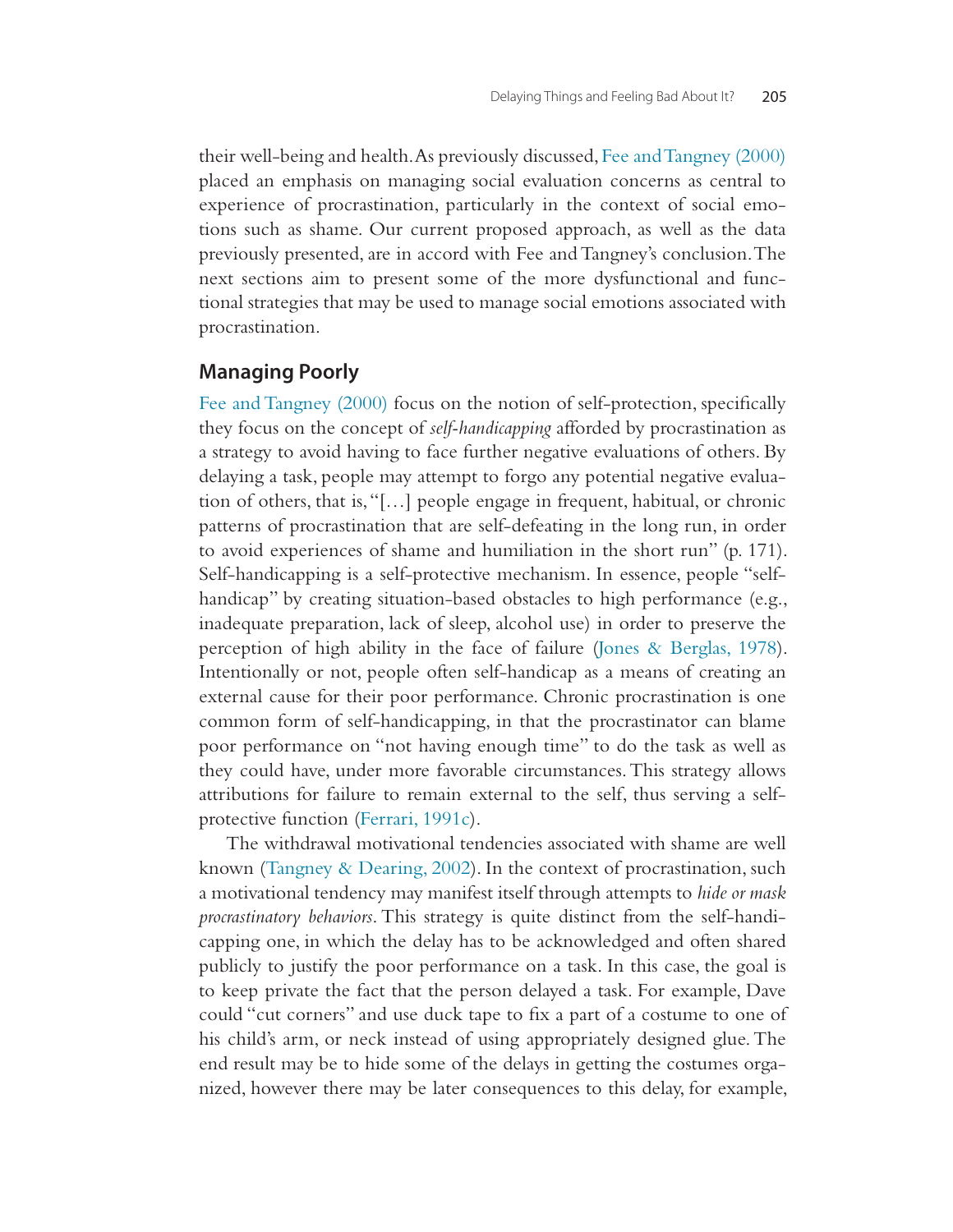if the duck tape leaves an abrasion mark on his kid's body. The costs of this strategy may affect most the well-being of the person, particularly giving rise to stress and social anxiety that one's shameful act will become known to others. The impact may also be observable in terms of the completion of the delayed task, for which withdrawal can be rather counterproductive. By socially withdrawing, people may be less likely to rely on the social support of others in completing the task they delayed, which may further prevent them from completing the task they already delayed.

From the current sociocultural perspective, an interesting novel view in terms of managing negative emotions associated with procrastinatory behavior may be to *normalize* it. At the forefront, people may change their normative reference point to now perceive that many people engage in delay of effortful task. This view is consistent with research demonstrating that procrastination is associated with low self-compassion and that increases in self-compassion may reduce procrastination (Sirois, 2014). Self-compassion includes a normative, common humanity component which involves acknowledging that one's shortcomings and failures are not unique and are shared by others (Neff, 2003). However, a change in the normative reference point could also be associated with biased cognitive processes, such as the confirmatory bias, which could lead procrastinators to pay increased attention to instances during which others close to them also engage in procrastination.

The end result of this strategy may be rather problematic by altering the perceived norms about task completion and work habits. As discussed previously, people rely on social norms to assess whether their behavior is problematic or not. Repeated attempts to normalize one's delay of intended tasks may lead people to perceive less restrictive norms about task completion and work habits. These altered norms may change how people assess their own behavior, experiencing less and less negative emotional responses to delays. From one perspective, this may be beneficial to the extent that excessive negative emotions surrounding procrastination may contribute to greater stress and further task disengagement as a means of coping with these feelings (Sirois, 2014; Sirois & Pychyl, 2013; Sirois & Kitner, 2015). However, if we consider the motivational value of negative feelings for changing behavior, then these altered norms may reduce delay-related emotional responses below the threshold for which they are functional. Such a dysfunctional response may contribute to further increase procrastination habits in the long term. In addition, these changes in normative perceptions can come with changes in cognitions regarding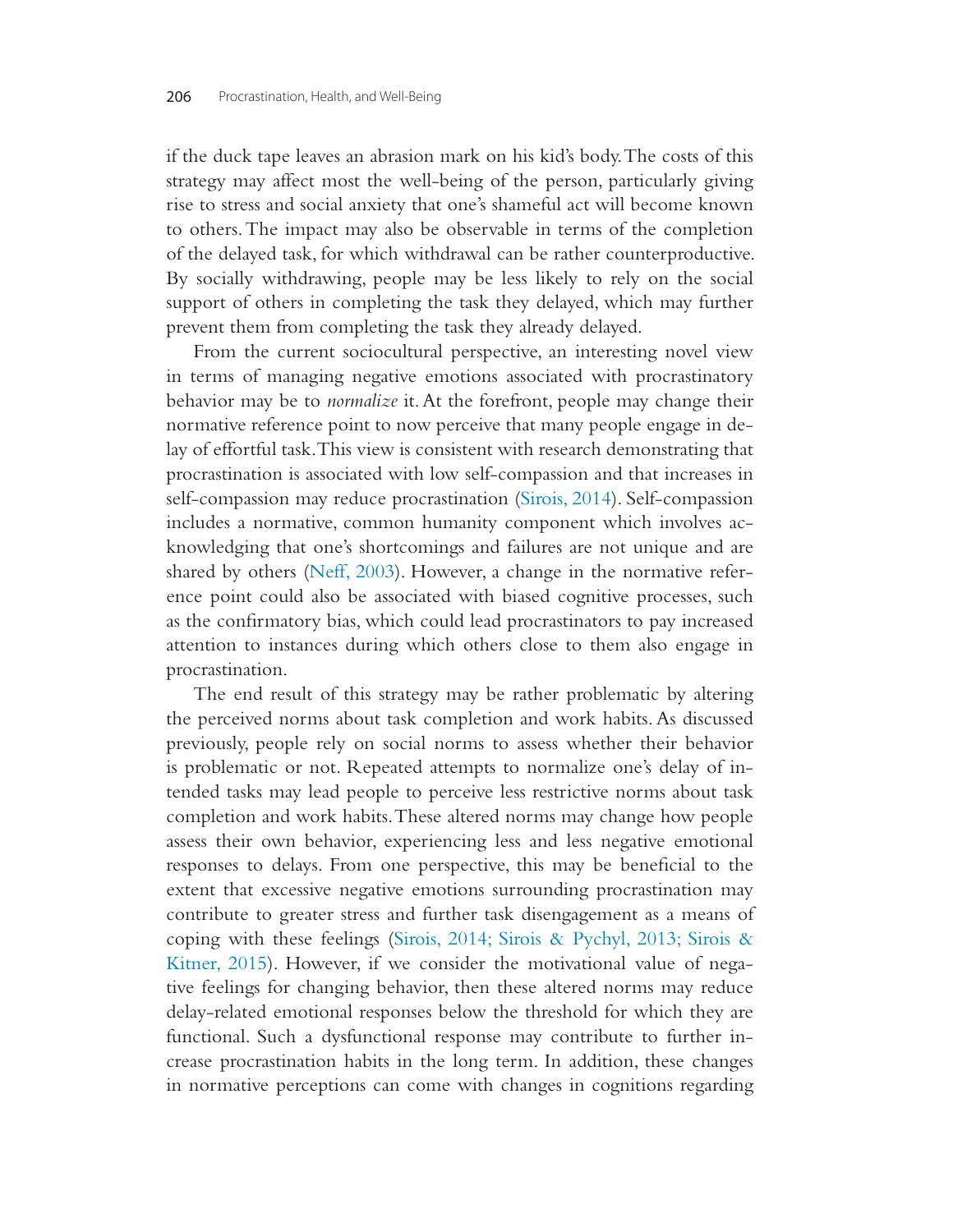procrastination habits. For example, procrastinators can point out that if one puts in the same amount of work on the project, it does not matter whether this is done early or late; or they might argue that procrastination improves their performance because the pressure that comes with imminent deadline increases their performance: "I do my best work under pressure" (Ferrari et al., 1995; Lay, 1995).

#### **Managing Better**

The notion that sociocultural norms may play an important role in procrastination suggests that broader societal changes may be required to affect the prevalence of procrastination. As is the case with other prevalent problematic behaviors, the causal factors that are shared among individuals within a social environment may need to change to create sustainable changes in the behavior of many individuals.

Although procrastination is prevalent in societies with a fast pace of life (van Eerde, 2003), not everyone is a chronic procrastinator. Thus, although collective interventions may be effective for sustainable changes, it may be possible that individual-level approaches can complement broader normative changes. It may be possible to manage procrastination and any resulting negative social emotions in a way to avoid becoming a chronic procrastinator or to alter chronic procrastination habits. Our primary focus in this chapter was to examine emotional experiences related to the motivation to procrastinate. An important question remains: are some emotional experiences helping people out of procrastination?

From a norms perspective, adhering to norms contributes to the experience of being a valued person. At an emotional level, pride and respect are two emotions which signal to individuals that they are valued. Overall, particularly in a North American context, people experience a predominance of positive social emotions (Heine, 2012; Leary, Tambor, Terdal, & Downs, 1995; Leary, 2000; Leary & Baumeister, 2000). When people transgress norms, in addition to experiencing negative social emotions, they also experience a decrease in the typical levels of positive social emotions they experience (e.g., Giguère, Sirois & Lalonde, 2013; Giguère et al., 2015; Vaswani et al., 2015). When people experience such a decrease in positive social emotions, they may become motivated to seek out actions to restore that emotional state. For example, Dave might come home after the evening of trick-or-treating and say to his wife "I'm not proud of myself, I should have started to get their costumes organized earlier." This loss of pride may motivate Dave to start to make plans to restore it. For example, he could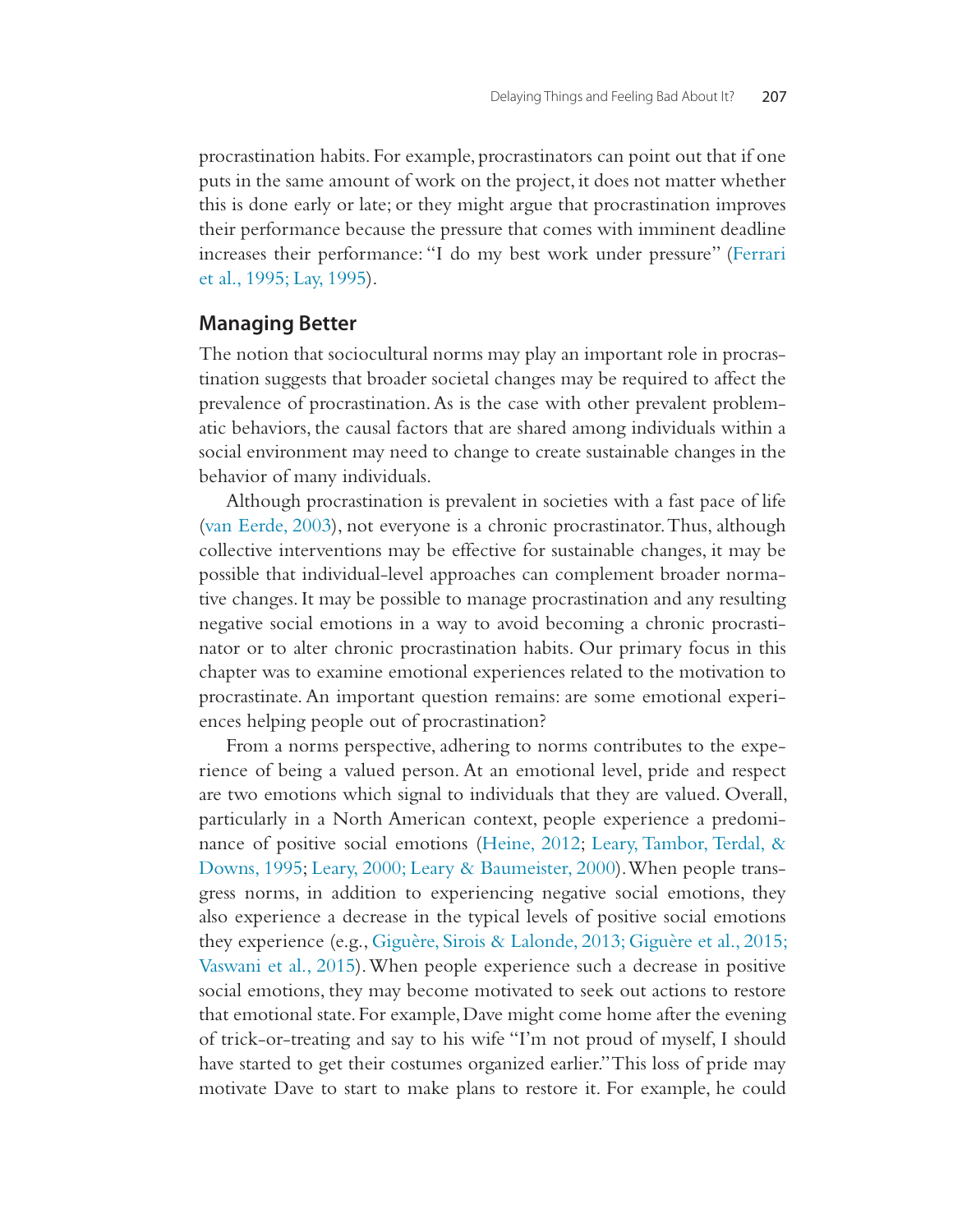plan ahead for the next Halloween, work with his kids to plan creative costumes and even to plan a set of decorations for their house to give it a "scary feeling."

Given our need to belong is a fundamental human motivation (Baumeister & Leary, 1995), people actively try to socially advance by making connections with others in order to fulfill that need. When people detect negative social cues indicating they are no longer socially advancing, they begin to make efforts to realize gains in this regard (e.g., Molden, Lucas, Gardner, Dean, & Knowles, 2009). After detecting negative social cues indicating a threat to social advancement, people may think about actions that they did not do, which, had they done, might have resulted in different social responses from others (Molden et al., 2009). Procrastination is precisely about not having done certain actions to achieve an intended valued goal. The negative social cues resulting from transgressing normative expectations tied to goal pursuit (e.g., what the result should look like; how long it normally takes to get something done) may cause people to reflect on those things that they did not do, which resulted in their not completing the intended goal. In situations of procrastination, where people have recently experienced a drop in positive social cues and pride, they may engage in restorative future behavior, seeking out positive social cues and affiliation in an attempt to restore their pride (Giguère et al., 2013). In this state of eagerness to advance social connections, people will likely try to increase future instances of receiving positive social cues by adhering to social norms, such as completing a goal within an acceptable period of time, and be rewarded with positive social cues, affiliation, and feelings of pride. A focus on increasing affiliation and pride through future behavior rather than engaging in self-blame for the poor outcome of procrastinatory behavior (Sirois & Kitner, 2015) would help to stop the cycle of instances of procrastination leading to the experience of shame, and, in turn, motivating procrastination. From this view, pride in getting things done may be an emotional out to counteract the negative effect of procrastination and shame.

#### **CONCLUSIONS**

The primary goal of this chapter was to offer a sociocultural perspective on procrastinatory behavior. From this perspective, procrastination constitutes a failure to engage in self-regulation that leads to the transgression of social norms. Since procrastination signals potential problems with the person's ability to engage in self-control and regulate their impulses, it is a type of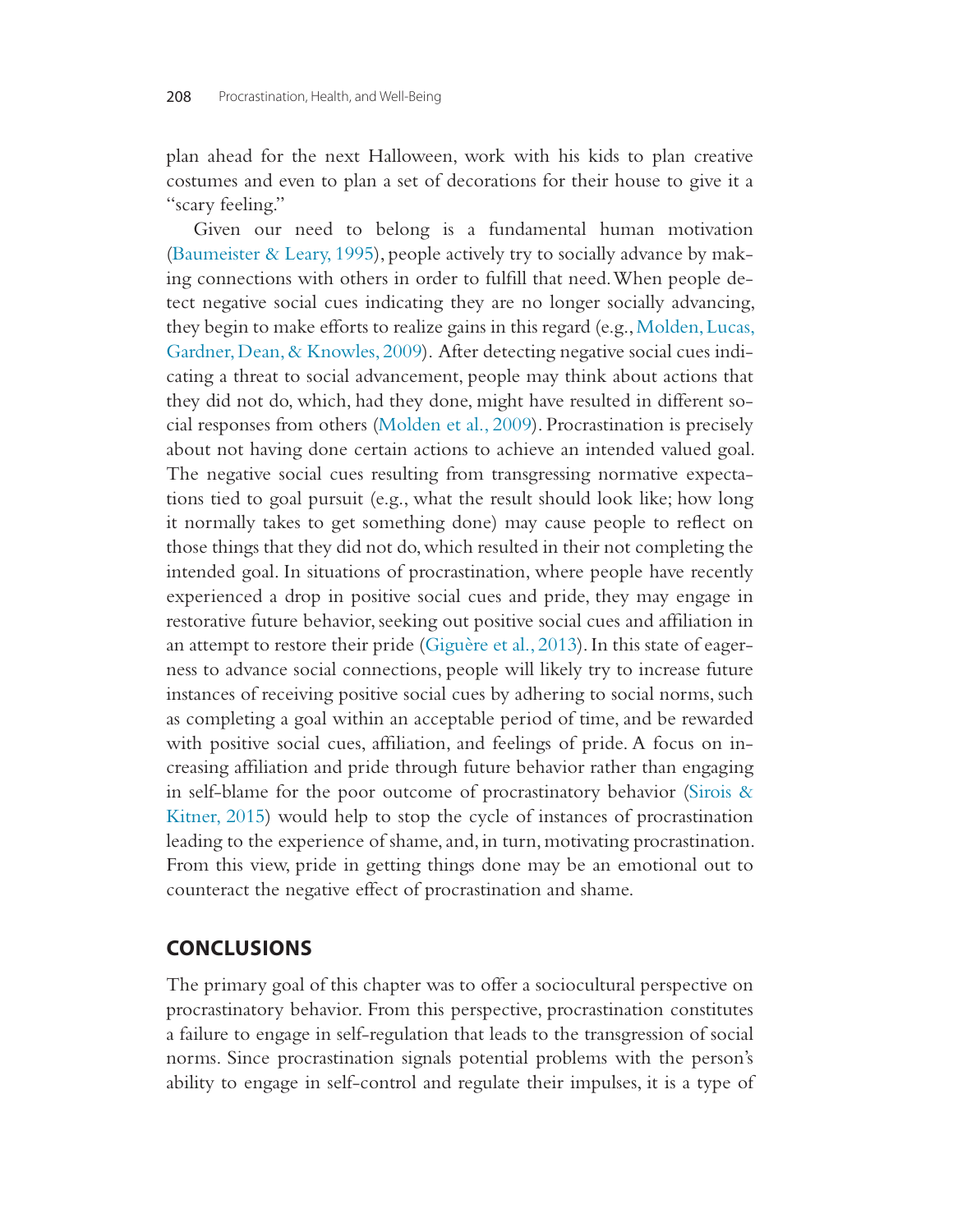transgression likely to lead to the perception that the person is a "bad person"; a person who cannot be trusted to fulfill his or her obligations and commitment to others, such as reciprocating a favor, and thus not ideal to associate with. This type of transgression increases the likelihood the person will experience feelings of shame, as well as its related cognitive and behavioral impact on health and well-being.

This perspective offers a novel understanding of procrastination suggesting that social factors tied to normative influence may play an important role in shaping procrastination and procrastination habits. It also suggests that a possible avenue to break the cycle of procrastination may be to intervene at a societal or group level to change norms about work habits and task completion. At an individual level, possible avenues of intervention may focus on changing how individuals negotiate the dynamic influence processes of the norms they perceive in their social environment, such as by focusing on positive emotions, particularly those linked to perceptions of being a valued person, of self-compassion, and by providing an overall sense of self-efficacy.

#### **REFERENCES**

- Aarts, H., & Dijksterhuis, P. (2003). The silence of the library: environmental, situational norm, and social behavior. *Journal of Personality and Social Psychology*, *84*, 18–28.
- Aarts, H., Dijksterhuis, P., & Custers, R. (2003). Automatic normative behavior in environments: the moderating role of conformity in activating situational norms. *Social Cognition*, *21*, 447–464.
- Aiken, L. S., & West, S. G. (1991). *Multiple regression: Testing and interpreting interactions*. Thousand Oaks, CA: Sage Publishing.
- Bargh, J. A. (1994). The four horsemen of automaticity: awareness, intention, efficiency, and control in social cognition. In R. S. Wyer, & T. S. Srull (Eds.), *Handbook of social cognition* (pp. 1–41). (Vol. 1). Hillsdale, NJ: Erlbaum.
- Bates, D., Maechler, M., & Bolker, B. (2011). Ime4: Linear mixed-effects models using S4 classes. R package version 0999375-38. Available from: htttp.//CRAN.R-project.org/ packages=Ime4
- Baumeister, R. F., & Leary, M. R. (1995). The need to belong: desires for interpersonal attachments as a fundamental human motivation. *Psychological Bulletin*, *117*, 497–529.
- Baumeister, R. F., & Scher, S. J. (1988). Self-defeating behavior patterns among normal individuals: review and analysis of common self-destructive tendencies. *Psychological Bulletin*, *104*, 3–22.
- Baumeister, R. F., Stillwell, A. M., & Heatherton, T. F. (1994). Guilt: an interpersonal approach. *Psychological Bulletin*, *115*, 243–267.
- Baumeister, R. F., Vohs, K. D., DeWall, C. N., & Zhang, L. (2007). How emotion shapes behavior: feedback, anticipation, and reflection, rather than direct causation. *Personality and Social Psychology Review*, *11*, 167–203.
- Blunt, A., & Pychyl, T. A. (2005). Project systems of procrastinators: a personal project-analytic and action control perspective. *Personality and Individual Differences*, *38*(8), 1771–1780.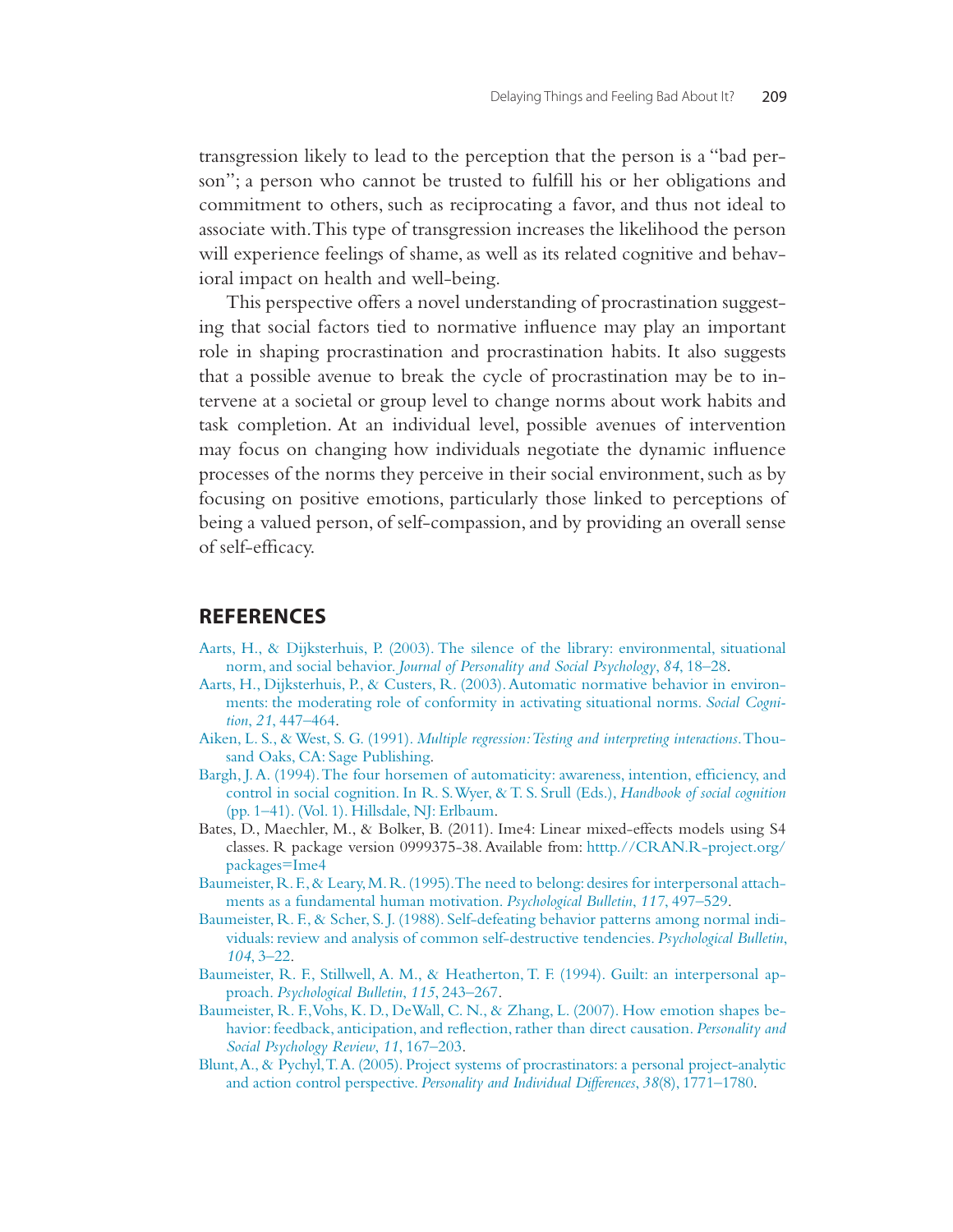Boice, B. (1996). Classroom incivilities. *Research in Higher Education*, *37*, 453–486.

- Burka, J. B., & Yuen, L. M. (1983). *Procrastination: Why you do it, what to do about it*. Reading, MA: Addison-Wesley.
- Cialdini, R. B., & Goldstein, N. J. (2004). Social influence: compliance and conformity. *Annual Review of Psychology*, *55*, 591–621.
- Cialdini, R. B., & Trost, M. R. (1998). Social influence: social norms, conformity, and compliance. In D. T. Gilbert, S. T. Fiske, & G. Lindzey (Eds.), *The handbook of social psychology* (pp. 151–192). (Vol. 2). Boston, MA: McGraw-Hill.
- Cialdini, R. B., Kallgren, C. A., & Reno, R. R. (1991). A focus theory of normative conduct: a theoretical refinement and reevaluation of the role of norms in human behavior. *Advances in Experimental Social Psychology*, *24*, 201–243.
- Dearing, R. L., Stuewig, J., & Tangney, J. P. (2005). On the importance of distinguishing shame from guilt: relations to problematic alcohol and drug use. *Addictive Behaviors*, *30*, 1392–1404.
- Deutsch, M., & Gerard, H. B. (1955). A study of normative and informational social influences upon individual judgment. *Journal of Abnormal and Social Psychology*, *51*, 629–636.
- Ellis, A., & Knaus, W. J. (1977). *Overcoming procrastination*. New York, NY: Signet Books.
- Fee, R. L., & Tangney, J. P. (2000). Procrastination: a means of avoiding shame or guilt? *Journal of Social Behavior and Personality*, *15*, 167–184.
- Ferrari, J. R. (1991a). A preference for a favorable public impression by procrastinators selecting among cognitive and social tasks. *Personality and Individual Differences*, *12*, 1233–1237.
- Ferrari, J. R. (1991b). Compulsive procrastination: some self-reported characteristics. *Psychological Reports*, *68*, 455–458.
- Ferrari, J. R. (1991c). Self-handicapping by procrastinators: protecting self-esteem, socialesteem, or both? *Journal of Research in Personality*, *25*, 245–261.
- Ferrari, J. R., & Beck, B. L. (1998). Affective responses before and after fraudulent excuses by academic procrastinators. *Education*, *118*, 529–537.
- Ferrari, J. R.,& Emmons, R. (1995). Methods of procrastination and their relation to selfcontrol and self-reinforcement: an exploratory study. *Journal of Social Behavior and Personality*, *10*, 135–142.
- Ferrari, J. R., Johnson, J. L., & McCown, W. G. (1995). *Procrastination and task avoidance: Theory, research, and treatment*. New York, NY: Plenum Press.
- Flett, G. L., Blankstein, K. R., & Martin, T. R. (1995). Procrastination, negative self-evaluation, and stress in depression and anxiety: a review and preliminary model. In J. R. Ferrari, J. H. Johnson, & W. G. McCown (Eds.), *Procrastination, and task avoidance: Theory, research, and treatment* (pp. 137–167). New York, NY: Plenum.
- Forgas, J. P. (2000). Managing moods: toward a dual-process theory of spontaneous mood regulation. *Psychological Inquiry*, *11*, 172–177.
- Giguère, B., & Lalonde, R. N. (2015). *Feeling bad and then what? How the transgression of internalized group norms shapes individuals' motivation toward gratifying behaviors*. Unpublished manuscript. Guelph, ON: University of Guelph.
- Giguère, B., Sirois, F. M., & Lalonde, R. N. (2013). When pride prevents the fall: procrastination, social emotions, and norm transgressions. *8th Biennial Procrastination Research Conference*. Sherbrooke, Canada-Quebec.
- Giguère, B., Lalonde, R. N., & Taylor, D. M. (2014). Drinking too much and feeling bad about it? How group identification moderates experiences of guilt and shame following norm transgression. *Personality and Social Psychology Bulletin*, *40*, 617–632.
- Giguère, B., Vaswani, M., & Newby-Clark, I. R. (2015). *New perspective on social norms: Distinguishing decreased affiliation from social exclusion*. ON, Canada: University of Guelph.
- Heine, S. J. (2012). *Cultural psychology* (2nd ed.). New York, NY: W.W. Norton.
- Hewitt, P. L., & Flett, G. L. (1991). Perfectionism in the self and social contexts: conceptualization, assessment, and association with psychopathology. *Journal of Personality and Social Psychology*, *60*, 456–470.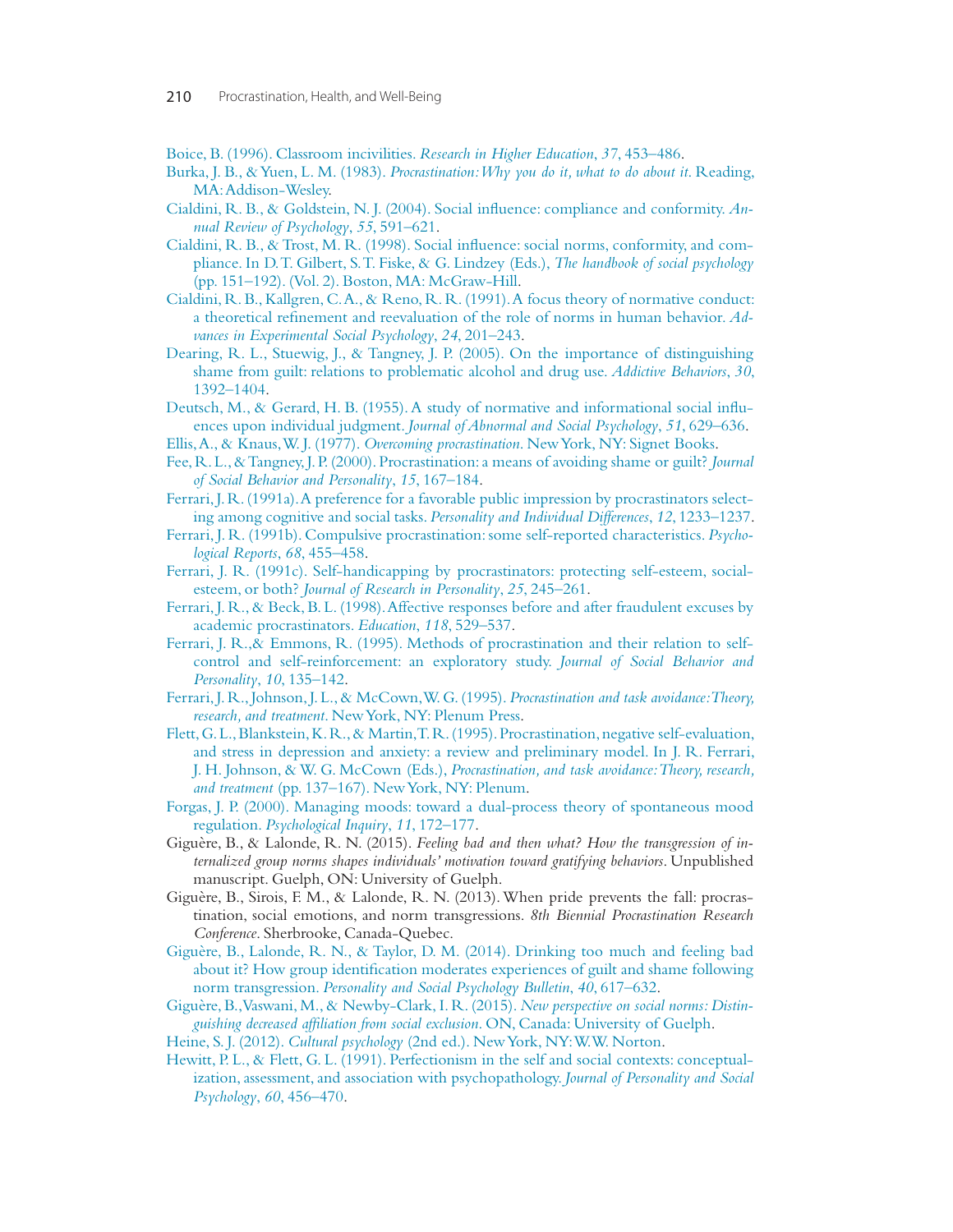- Jacobson, R. P., Mortensen, C. R., & Cialdini, R. B. (2011). Bodies obliged and unbound: differentiated response tendencies for injunctive and descriptive social norms. *Journal of Personality and Social Psychology*, *100*, 433–448.
- Jones, E. E., & Berglas, S. (1978). Control of attributions about the self through selfhandicapping strategies: the appeal of alcohol and the role of underachievement. *Personality and Social Psychology Bulletin*, *4*, 200–206.
- Lavoie, J. A. A. & Pychyl, T. A. (2001). Cyberslacking and the procrastination superhighway: a web-based survey of online procrastination, attitudes, and emotion. *Social Science Computer Review*, *19*, 431–444.
- Lay, C. H. (1986). At last, my research article on procrastination. *Journal of Research in Personality*, *20*, 474–495.
- Lay, C. H. (1995). Trait procrastination, agitation, dejection, and self-discrepancy. In *Procrastination, task avoidance: Theory, research, treatment* (pp. 97–112). US: Springer.
- Lay, C. H. (2015). *Procrastinators (and others) can still get to heaven: A guide to directed everyday living*. Toronto, ON: York University Bookstore.
- Leary, M. R. (1983). A brief version of the fear of negative evaluation scale. *Personality and Social Psychology Bulletin*, *9*, 371–375.
- Leary, M. R. (2000). Affect, cognition, and the social emotions. In J. P. Forgas (Ed.), *Feeling and thinking: The role of affect in social cognition* (pp. 331–356). New York, NY: Cambridge University Press.
- Leary, M. R., & Baumeister, R. F. (2000). The nature and function of self-esteem: sociometer theory. In M. P. Zanna (Ed.), *Advances in experimental social psychology* (pp. 1–62). (Vol. 32). San Diego, CA: Academic Press.
- Leary, M. R., Tambor, E. S., Terdal, S. K., & Downs, D. L. (1995). Self-esteem as an interpersonal monitor: the sociometer hypothesis. *Journal of Personality and Social Psychology*, *68*, 518–530.
- Marschall, D., Sanftner, J., & Tangney, J. P. (1994). *The state shame and guilt scale*. Fairfax, VA: George Mason University.
- Molden, D. C., Lucas, G. M., Gardner, W. L., Dean, K., & Knowles, M. L. (2009). Motivations for prevention or promotion following social exclusion: being rejected versus being ignored. *Journal of Personality and Social Psychology*, *96*, 415–431.
- Neff, K. D. (2003). Self-compassion: an alternative conceptualization of a healthy attitude toward oneself. *Self and Identity*, *2*, 85–101.
- Nolan, J., Schultz, P. W., Cialdini, R. B., Goldstein, N. J., & Griskevicius, V. (2008). Normative social influence is underdetected. *Personality and Social Psychology Bulletin*.
- Panek, E. (2014). Left to their own devices college students' "guilty pleasure" media use and time management. *Communication Research*, *41*, 561–577.
- Prentice, D. A. (2000). "Values" and "norms". In A. E. Kazdin (Ed.), *Encyclopedia of psychology*. New York: Oxford University Press.
- Pychyl, T. A., Lee, J. M., Thibodeau, R., & Blunt, A. (2000). Five days of emotion: an experience sampling study of undergraduate student procrastination. *Journal of Social Behavior and Personality*, *15*, 239–254.
- Reinecke, L., Hartmann, T., & Eden, A. (2014). The guilty couch potato: the role of ego depletion in reducing recovery through media use. *Journal of Communication*, *64*, 569–589.
- Rossano, M. J. (2012). The essential role of ritual in the transmission and reinforcement of social norms. *Psychology Bulletin*, *138*, 529–549.
- Sabini, J., & Silver, M. (1982). *Moralities of everyday life*. Oxford: Oxford University Press.
- Schouwenburg, H. C., & Lay, C. H. (1995). Trait procrastination and the Big-Five factors of personality. *Personality and Individual Differences*, *18*, 481–490.
- Sirois, F. M. (2004). Procrastination and intentions to perform health behaviors: the role of self-efficacy and the consideration of future consequences. *Personality and Individual Differences*, *37*, 115–128.